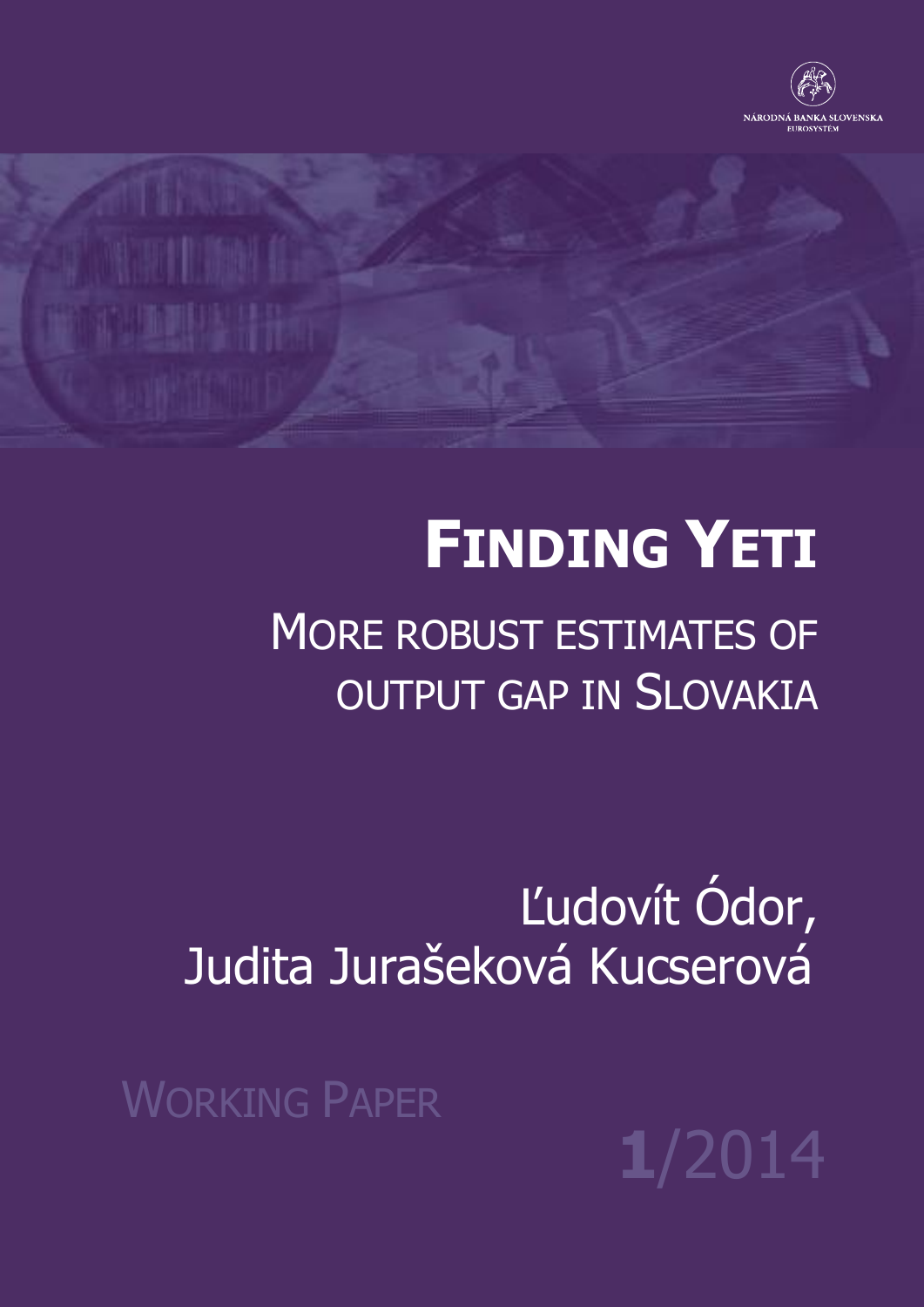

© National Bank of Slovakia www.nbs.sk Imricha Karvaša 1 813 25 Bratislava

research@nbs.sk

February 2014

ISSN 1337-5830

The views and results presented in this paper are those of the authors and do not necessarily represent the official opinions of the National Bank of Slovakia.

All rights reserved.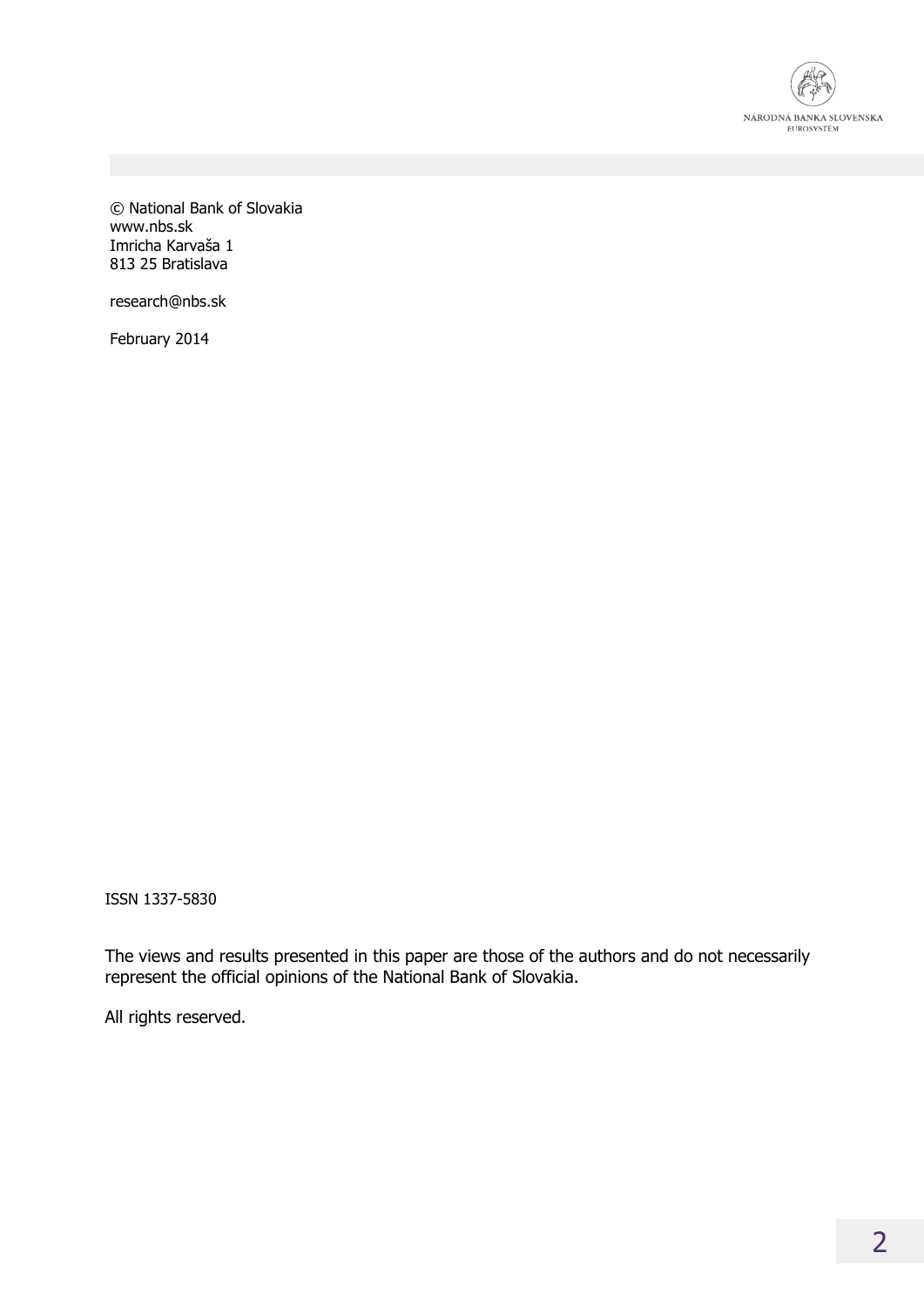

#### Finding Yeti $<sup>1</sup>$ </sup>

#### Working paper NBS

#### Ľudovít Ódor<sup>2</sup>, Judita Jurašeková Kucserová<sup>3</sup>

#### Abstract

Estimates of potential output and the output gap are essential elements in the toolkit of policy makers. Latest changes in the European fiscal framework have strengthened significantly the role of structural budget balances, which rest on output gap calculations. With the adoption of the Fiscal Compact new procedures are entering into force. Independent fiscal institutions are going to play an important role in triggering correction mechanisms. In our view, the new framework will be credible only if meaningful estimates of output gaps and structural budget balances are available in real time. This is a huge problem especially for small countries with short history and many structural breaks, where the estimation of output gap is more an art than a science. Very volatile estimates of output gap with weak information content can quickly undermine the credibility of independent fiscal institutions. In this working paper we critically review the current estimation techniques in Slovakia and propose a new framework to calculate more robust output gap figures. In a companion paper we deal with possible improvements in the estimation of structural budget balances.

Keywords: output gap, real-time evaluation, fiscal policy, principal component analysis, multivariate Kalman filter JEL classification: E23, C22, C32

Downloadable at http://www.nbs.sk/en/publications-issued-by-the-nbs/working-papers

 $\overline{a}$ 

 $<sup>1</sup>$  The authors would like to thank Michal Horváth, Philip Lane and the members of the Advisory Panel</sup> for the useful comments and suggestions made on an earlier version of this paper. Special thank goes also to the two peer reviewers and participants of seminars at the CBR and NBS. All remaining errors are the sole responsibility of the authors.

<sup>&</sup>lt;sup>2</sup> Council for Budget Responsibility, odor@rrz.sk

<sup>3</sup> National Bank of Slovakia, judita\_jurasekova@nbs.sk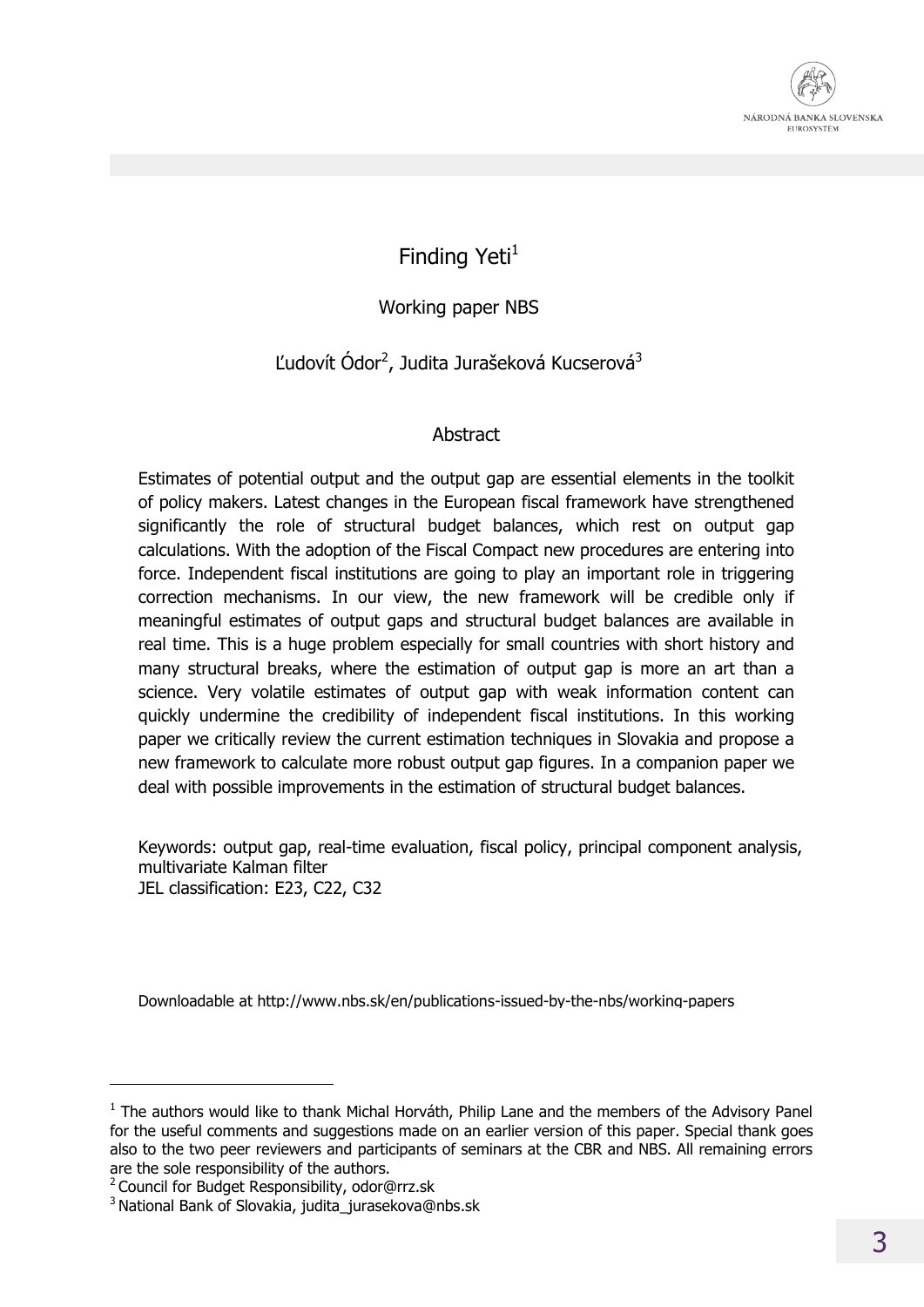

# **1 MOTIVATION**

j

Output gaps play an important role in understanding underlying trends in the economy and have become an essential element in the toolkit of monetary and fiscal analysis in the past decades. In this working paper we approach the question of calculating potential output from a different angle: taking into account the dilemmas policymakers are facing when presented with uncertain estimates of this non-observable variable. Our objective is to construct more robust output gap estimates on a policy-relevant horizon mainly from a fiscal policy perspective. At the end, these estimates should help to improve the methodology to calculate structural budget balances.<sup>4</sup>

The role of structural budget balances (SB) in the conduct and evaluation of fiscal policy has gained on its importance in the recent past. Changes in both domestic and European fiscal frameworks put much more emphasis on calculating the underlying fiscal position and to specify medium-term objectives (MTO) in structural terms. While the concept is very appealing theoretically, real time evaluation of potential output and cyclically adjusted budget balances<sup>5</sup> is more an art than a science especially in small open economies with short history and many structural changes. It is a mystery like finding Yeti: only indirect evidence can be obtained at best, it is by definition unobservable.

Despite these well-known difficulties, according to the newly adopted "Fiscal Compact"<sup>6</sup>, independent fiscal institutions should assess the deviation of actual outcomes from the MTO or the path toward it. Also, independent institutions should play an important role in triggering correction mechanisms.

Revisiting the output gap calculations in small and open economies is an important topic not only from a fiscal policy perspective, since policy makers often use this concept also in relation to monetary or structural policies.

The rest of the paper is organized as follows. The second section discusses different concepts of potential output and the output gap (OG). The third briefly summarizes the main methods of estimation. The fourth part evaluates real time estimates of OG for Slovakia. Our proposed methodology is presented in the fifth section. The last part contains proposals for further work.

<sup>&</sup>lt;sup>4</sup> It should be noted that there exist methods to calculate structural budget balances without the need to specify the output gap explicitly. However, in policy decisions under the SGP, the output gap is a crucial element.<br><sup>5</sup> In a companion paper we present our proposed methodology for calculating structural budget

balances in Slovakia (Marčanová and Ódor, 2014)

<sup>&</sup>lt;sup>6</sup> Treaty on Stability, Coordination and Governance in the Economic and Monetary Union was signed on 2 March 2012 and entered into force on 1 January 2013.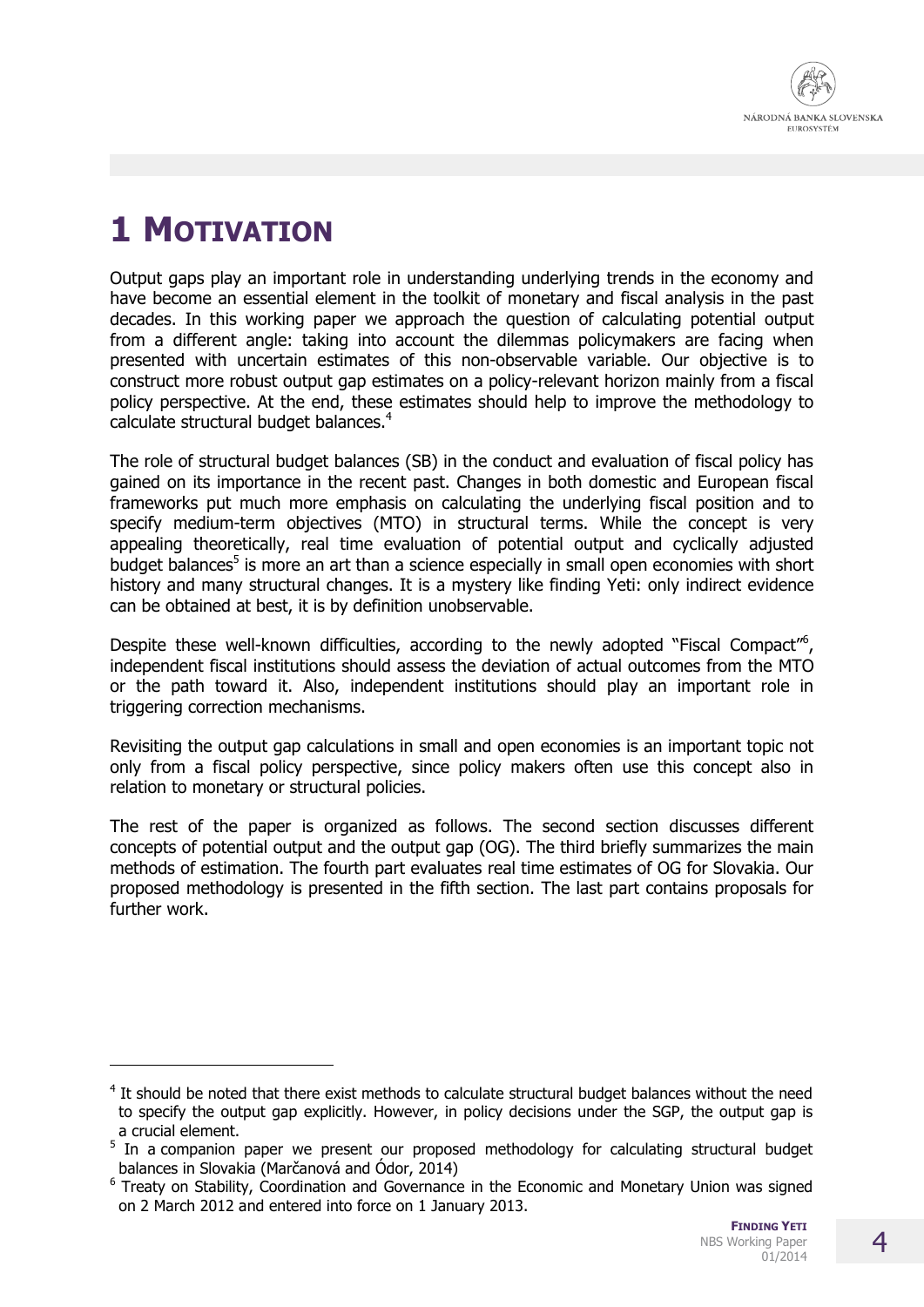

# **2 DIFFERENT CONCEPTS OF POTENTIAL OUTPUT AND OUTPUT GAP**

Measure of the output gap is an important prerequisite to calculate structural budget balances in many methods. Although widely used concept, there is no clear definition of the output gap, not mentioning the methodology to calculate it. In this paper we define potential output in a pragmatic way: *maximum level of output sustainable in the medium- to long-run.* **In other words, maintaining actual output at potential creates no imbalances in the economy of any sort (external, internal or financial).**

One can find many different concepts of potential output in the literature. Here we focus on three of them: a) statistical, b) Phillips curve concepts and c) "beyond-inflation" concepts.

The first category rests on very limited economic theory, if any. The main assumption is that there exists a business cycle with periods of booms and recessions. Therefore finding potential output means simply filtering out the relevant fluctuations from the data.

The second interpretation of potential output comes from the Phillips curve (PC) and refers to the maximum level of output without inflationary pressures. The original paper (Phillips, 1958) presented the well-known inverse relationship between the rate of change of wages and the level of unemployment in the UK between 1861 and 1957. Depending on the interpretation of the PC, one can generalize the idea from the labor market to the whole economy. As Congdon (2008) shows, the early interpretation of the Phillips curve led to the definition of the potential output in Keynesian tradition, implying only positive GNP gap<sup>7</sup>. Okun in his seminal paper (1962) defined potential GNP as a supply side concept corresponding to full employment. With the implicit assumption of constant inflation at  $anv$ rate of unemployment, Okun tried to quantify how expansionary the fiscal policy should be to achieve full employment. Entirely different concept of output gap emerged from the Phillips curve after the criticism of the original relationship by Friedman (1968) and Phelps (1967). It led to the concept of natural rate of unemployment and non-accelerating inflation rate of unemployment (NAIRU). Later it was extended to the whole economy and resulted in a symmetric approach to the output gap (consistent with rising and falling inflation).

Phillips curve related concept of output gap is present also in the widespread use of DSGE models. Actually there are two concepts. The first is the flex-price output, the second is the efficient allocation output. The two can differ for example because of the distortions caused by the usual assumption of monopolistic competition in the standard New-Keynesian model. One can find in the literature first attempts to use these estimated DSGE models to calculate potential outputs (Galí et. al, 2005 or more recently Justiniano et. al, 2013).

When defining potential output, several researchers have started to look beyond the Phillips curve in recent years. They have noticed that relatively stable inflation and substantial fluctuations in output can coexist. Many other variables beyond inflation have been considered to better filter out underlying trends in the economy. Financial cycles (Benetrix

 $\overline{a}$ 

<sup>&</sup>lt;sup>7</sup> Positive output gap meant at that time that actual output was almost always below potential.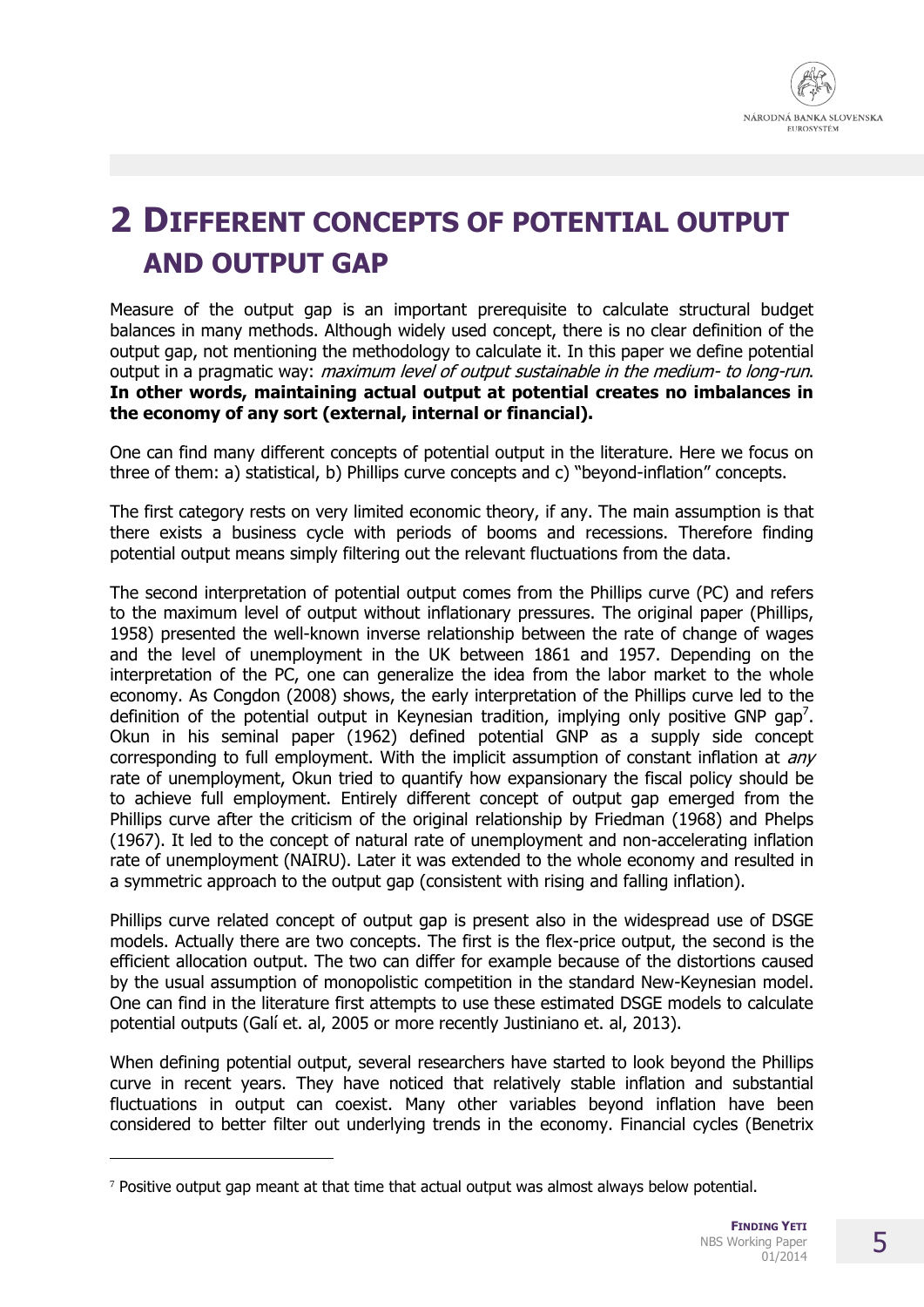and Lane, 2011 or Borio et. al, 2013), absorption cycles (Lendvai et. al, 2011) or commodity price cycles (Bornhorst et. al, 2011) are among the most discussed candidates.

In this paper we focus on all concepts of potential output highlighted above with the exception of DSGE model-based estimates, which are rarely used to calculate structural budget balances.

### **3 METHODS OF ESTIMATION**

In this section we briefly introduce the most popular methods to calculate output gaps. We also highlight the main challenges in applying these methods.

#### **3.1 CALCULATION OF OUTPUT GAPS**

j

#### **Potential output and the output gap are unobservable and model dependent. There exist a wide variety of methods to estimate output gaps. Each of them has its own information set, filtering technique and economic rationale.**

The simplest approach is to use a single series (real GDP) and a well-known statistical filter to get the potential output. Among the most used techniques we can mention the Hodrick-Prescott filter (HP), Kalman filter (KF), band-pass filter, Christiano-Fitzgerald filter or the Beveridge-Nelson decomposition. The only additional information in these estimates is the relative importance of supply and demand shocks or the range of frequencies at which business cycles usually occur. One can find a nice overview of filtering techniques in Cerra and Saxena (2000). Here we focus on a short description of the most widely used Hodrick-Prescott filter, Multivariate Kalman filter, the production function approach and principal component analysis.

**The HP-filter** is a simple smoothing method, which isolates the trend component of a time series – in our case it divides real GDP data into trend (potential) output and the output gap. In addition, the procedure allows for flexibility of smoothness of the extracted trend. Denoting  $\gamma$  as the level of real GDP, potential output  $\gamma^*$  is obtained by

$$
\min_{y^*} \sum_{t=1}^T (y_t - y_t^*)^2 + \lambda \sum_{t=2}^{T-1} [(y_{t+1}^* - y_t^*) - (y_t^* - y_{t-1}^*)]^2
$$

In other words, the HP-filter minimizes the sum of the squared gaps between the real GDP and its potential subject to a constraint that penalizes the squared differences in growth of trend output. The penalty parameter  $\lambda$  controls the smoothness of the trend: as  $\lambda$  becomes adequately large, the potential output approaches linear trend. If  $\lambda = 0$ , the formula forces the trend to adhere to original data. For this reason, the choice of parameter  $\lambda$  is crucial, since it indirectly affects the level of output gap. Real business cycle theory suggests, that the optimal value of  $\lambda$  depends on the ratio of variances of permanent (supply) and transitory (demand) shocks (King and Rebelo, 1989). But in practice, following Hodrick and Prescott (1997),  $\lambda = 1600$  for quarterly data<sup>8</sup> has been introduced as the most common

 $8 \lambda = 100$  for annual data,  $\lambda = 14400$  for monthly data, according to a formula that the number of periods per year divided by 4, raised to a power, and multiplied by 1600.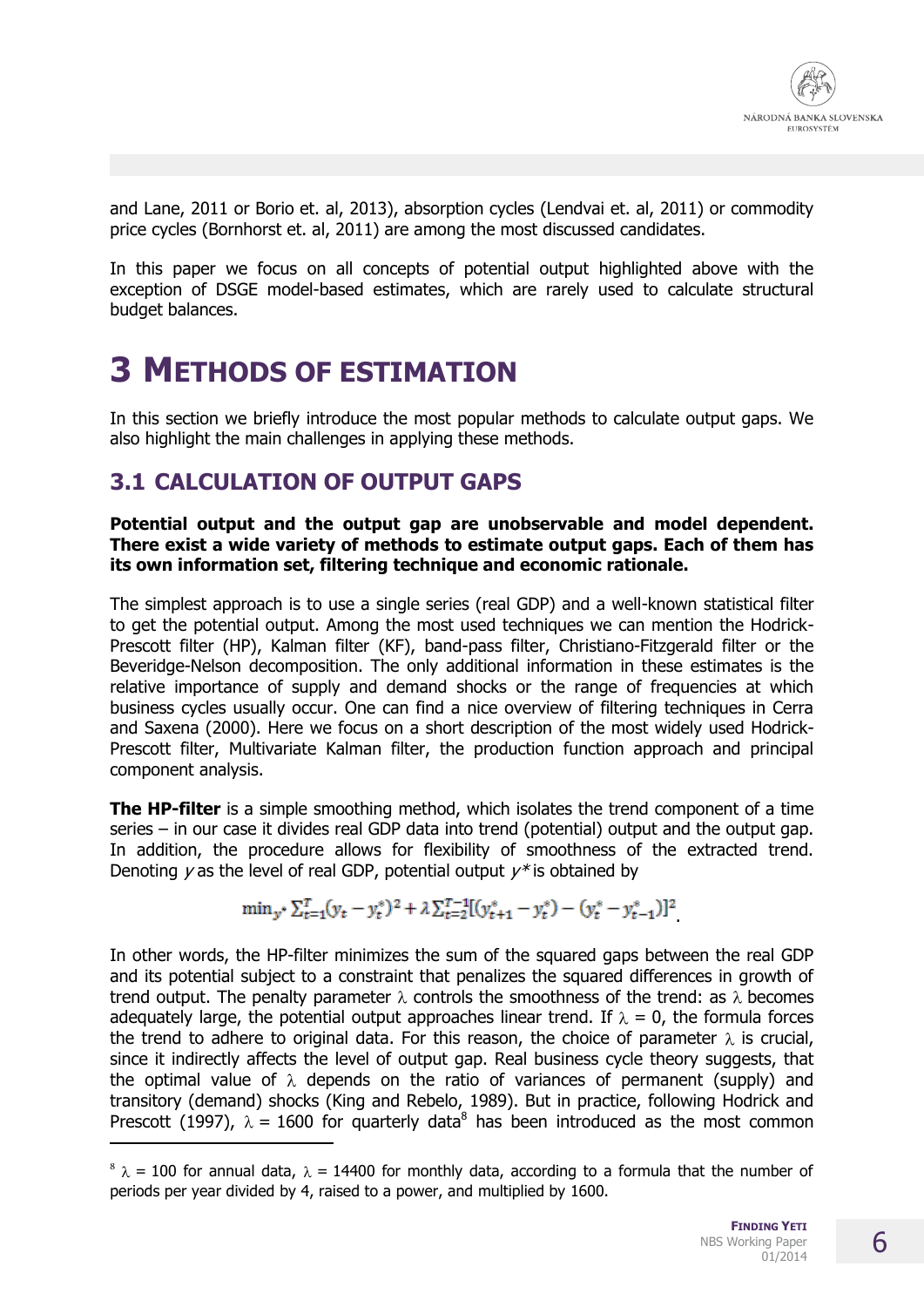

option. However, automatic setting of  $\lambda$  can lead to spurious, non-stationary output gap estimates with unreasonable smoothing of structural breaks. The second substantial shortcoming of the HP-filter is the so-called end-point problem. Since the filter is symmetric, estimates at the ends of the sample are always highly biased. The problem can be partially avoided by extending original data with forecasts, but a certain level of bias cannot be eliminated. Despite the noticeable drawbacks, estimating output gap with HP-filter is a relatively popular technique due to its simplicity.

Many researchers have tried to add more information to simple statistical filters usually through the Phillips curve. Multivariate HP filters (Laxton and Tetlow, 1992) or unobserved component models via the Kalman filter (see Konuki, 2008 for Slovakia) are good examples of this strategy.

**State-space models**, or multivariate dynamic models with unobserved components enable to incorporate economic theory into output gap estimation, providing better interpretability. The state space model combines the dynamics of observed, so-called "signal" variables ( $n \times 1$  vector  $y_t$ ) with those of unobserved, or "state" variables ( $m \times 1$  vector  $\alpha_t$ ) in a following system:

> $y_t = c_t + Z_t \alpha_t + \epsilon_t$  $a_{t+1} = d_t + T_t a_t + v_t$

where  $c_t$ ,  $Z_t$ ,  $d_t$  and  $T_t$  are vectors and matrices,  $\epsilon_t$  and  $v_t$  are serially independent normally distributed disturbances with zero mean and symmetric contemporaneous variancecovariance structure. Given the observed signal variables and the initial assumptions about state mean and variance values, the Kalman filter calculates one-step ahead estimate of state values and variance in a following way. First, from the state specification, it projects the state value and the error covariance ahead (prior estimate). Then, the state value is updated (posterior estimate), for most cases as a weighted average of the signal variable and the prior estimate of the state variable, giving more weight to a component with lower variance. In the second step, the error covariance is also corrected with the same weight as the prior estimate of the state variable. In the next iteration, the prior estimates are based on posterior estimates from the previous step. For details, one should refer for example to Harvey (1989).

In our context, to estimate output gap, the signal measurement variables are real GDP and inflation measures (entering GDP equation as the sum of potential output and output gap and the Phillips curve). On the other hand, unobserved state variables are potential output, output gap and a drift variable, included in the state equation of trend output as a control signal. Although Kalman filter is a powerful technique to estimate unobserved variables, in case of Slovakia as a relatively young country, its potential is to a great extent limited, mainly due to short history of data.

The single most used approach among international organizations (IMF, OECD or EC) is based on the aggregate production function. It is popular mainly because it allows explaining the changes in potential output in a very straightforward way; on the other hand it just translates the problems of filtering techniques to a lower level of aggregation.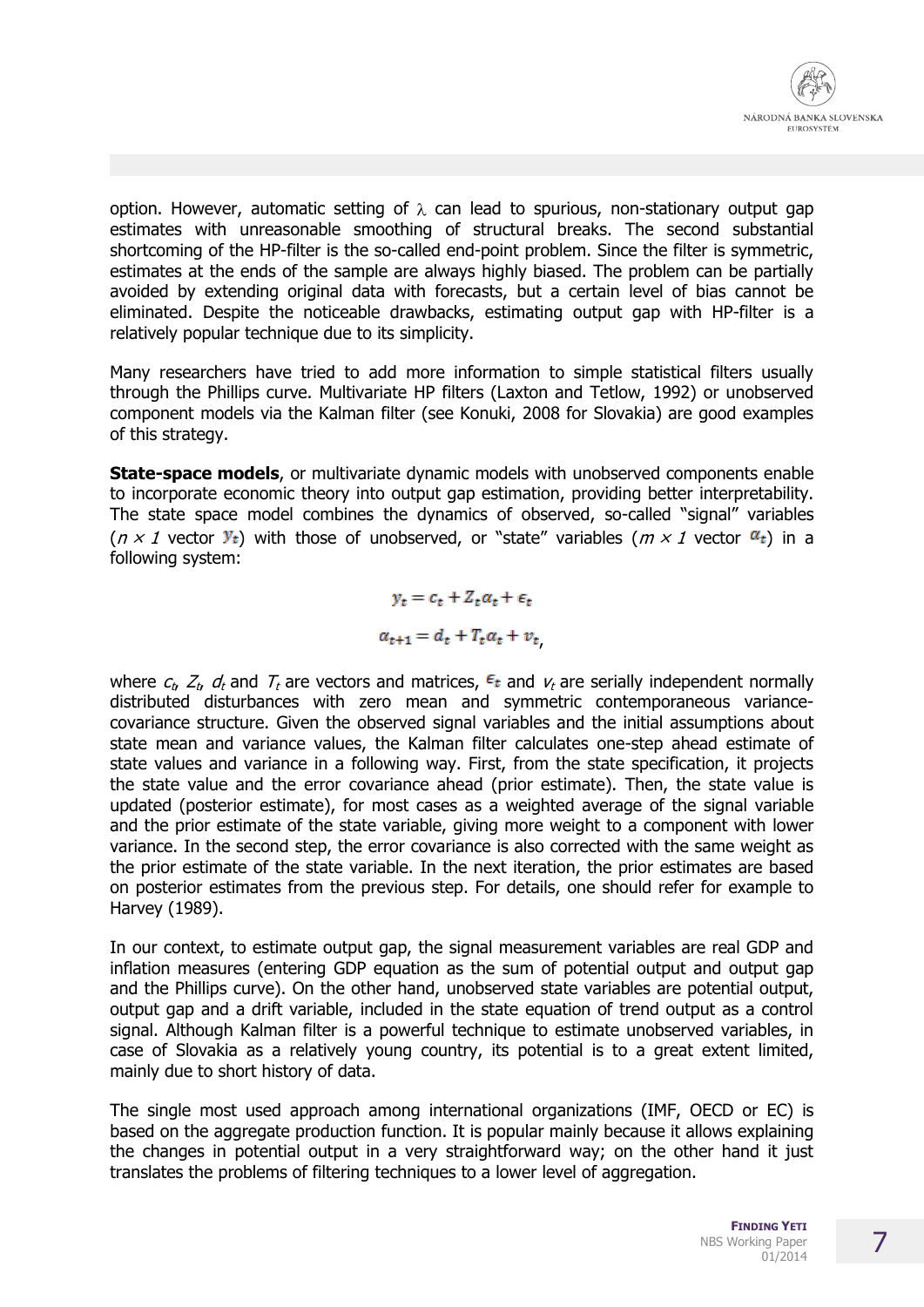

The **production function** method is based on modelling economic factors that determine the potential output. The majority of empirical literature prefers the simplest form of the production function, the Cobb-Douglas formula:

$$
Y_t = A_t K_t^{1-\alpha} L_t^{\alpha},
$$

where  $Y_t$  is potential output,  $A_t$  is a trend-component of total factor productivity,  $K_t$  is capital,  $L_t$  is the trend component of available labour force (equilibrium employment) and  $\alpha$  represents the labour's share of income. This parameter is calculated as an average ratio of wage costs and value added in the economy. Total factor productivity is the portion of output that is not explainable by capital and labour inputs and is computed as the Solow residual of capital and labour from real GDP. The trend-component of total factor productivity (derived by some filtering technique, e.g. HP-filter) than enters the potential output. Having time series for capital is rather a challenge even in advanced economies. It usually requires a construction of data from an initial value through new investments and capital depreciation. Finally, the equilibrium employment can be estimated either directly (e.g. using the HP-filter) or indirectly subtracting equilibrium unemployment (NAIRU, NAWRU or simple HP-filtered unemployment) from labour force.

In some cases **principal component analysis** of cyclical variables produced useful results (Pybus, 2011). A very intuitive way to get the picture of the economic cycle is to utilize information from variables that reflect its development. For this purpose, considerable potential is contained in soft indicators obtained from business or consumer surveys, labour market variables or financial indicators. Principal component analysis (PCA) provides a standard technique to extract the essence of cyclical indicators, which can be considered as the output gap.

PCA is a mathematical procedure that converts a set of possibly correlated variables into a set of orthogonal, linearly uncorrelated variables called principal components. At the same time, principal components always account for as much of the remaining variability in the data as possible, so they are ordered as from having the largest possible variance to the smallest one.

Output gap can be defined as the first principal component of the cyclical indicators. This method avoids the problem of data revisions, since the history of applied data is fully unchanging (with the exception of seasonally-adjusted data). Moreover, the method estimates the output gap itself and there is no need to subtract potential output from GDP, which is often subject to revisions.

PCA is however sensitive to the relative scaling of the original variables. Therefore, prior to processing the analysis, it is necessary to standardize the variables so that to have data in comparable units of measurement. On the other hand, the procedure produces an output gap series with zero mean and unit variance, so to have output gap in real measures, the output gap series obtained from PCA is necessary to rescale (usually via statistics of the HPfiltered output gap).

Further, structural VAR models or fully-fledged macro models are also used for calculating output gaps.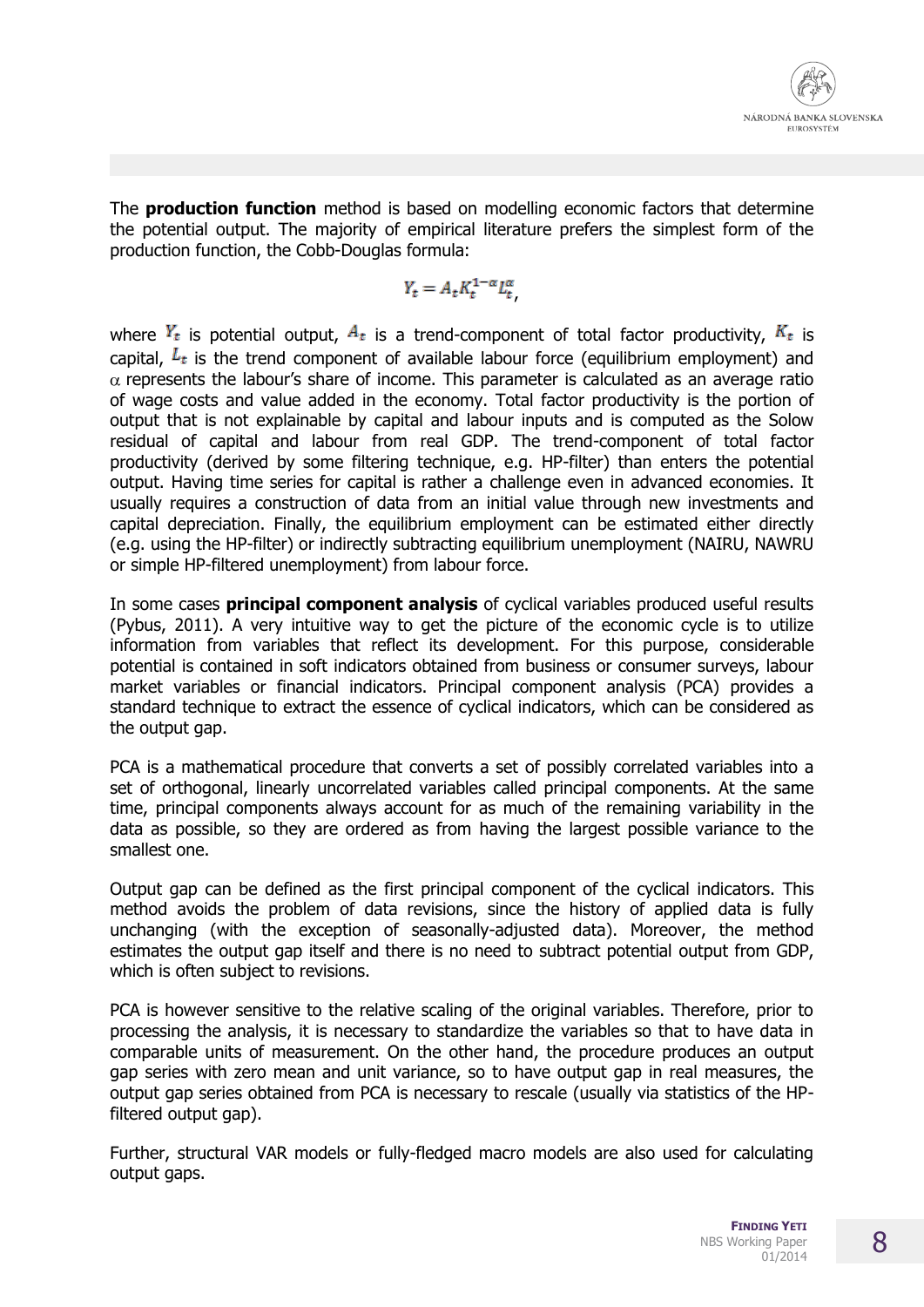

#### **3.2 MAIN CHALLENGES IN APPLYING THE CURRENT BENCHMARK METHODOLOGY**

As Ódor (2011) shows, estimating output gaps in small and open economies is a challenging task. The current benchmark method in Europe (Larch and Turrini, 2009 and Mourre et al. 2013) based on the production function approach has in our view a lot of shortcomings in small and open economies:

- short-time series to estimate long-term trends with many structural breaks,
- high uncertainty around capital stock estimates,
- downplaying international capital and labor mobility,
- size of current account imbalances and banking sectors relative to GDP can be important in small and open economies,
- frequent supply side shocks,
- end-point problem of the HP-filter.

Frequent and substantial revisions of potential output estimates are rather the rule not the exception. Figures 1 and 2 show the last three vintages of European Commission´s forecast for Slovakia (Winter, Spring and Autumn 2013 estimates).



All three vintages are based basically on the same – commonly agreed - production function methodology. For 2011 the three output gap estimates are +0.5, -0.6 and -1.3 respectively. In case of the last year (2012) we get similar picture with estimates ranging from  $+0.1$  to -2.1. One can spot substantial differences also in the NAWRU estimates. It is important to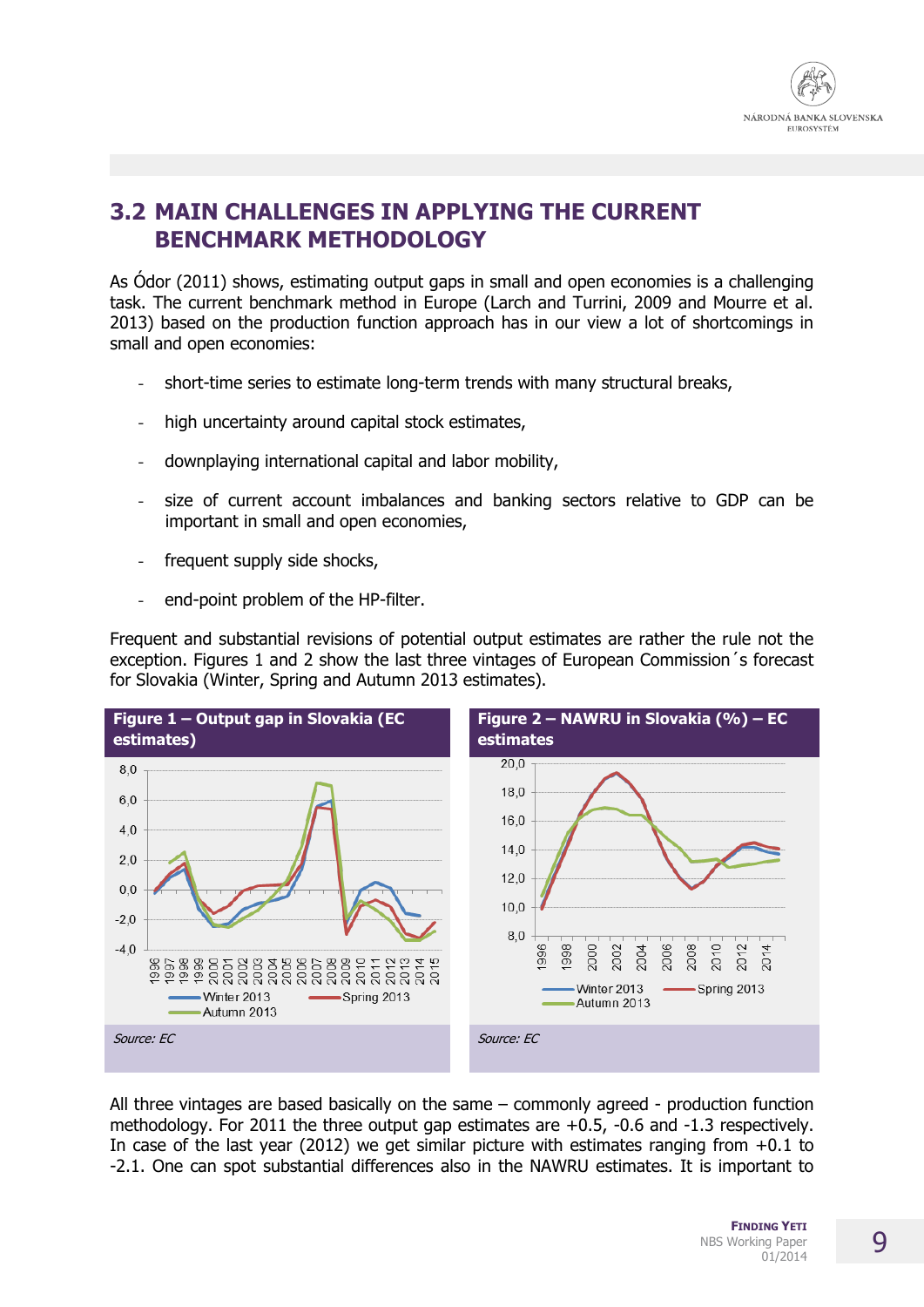note that in this case the main differences in outcomes are **due to technical factors**, which are hard to explain to policymakers and the general public:

- between the winter and spring vintages: TFP trend filtering changed from HP filter to Kalman filter,
- between the spring and autumn vintages: changes in upper bands for trend and cycle innovation variances in NAWRU estimation.

More detailed evaluation of real-time estimates is described in the next section.

Unfortunately the list of shortcomings is similarly long for the other methods, therefore in our view the best way forward is to calculate more robust estimates of output gap via forecast combination. Ideally policy-makers would like to have estimates of output gap which are stable, informative and can be framed in a coherent framework. As we show later, the current benchmark is not stable, neither informative, but at least easily understandable. In our view it is time to score higher in the first two dimensions at the expense of the third one. By combining various estimates with different information sets we aim for more stable and more informative estimates of potential output.

# **4 EVALUATION OF REAL TIME ESTIMATES FOR SLOVAKIA**

In this section we illustrate the difficulty to calculate potential output in Slovakia in real time.

#### **4.1 REAL TIME ESTIMATES OF OUTPUT GAP**

 $\overline{a}$ 

First we created a database containing all the vintages of quarterly real GDP (and other relevant variables) available in real-time from 2002 onward (starting with the first quarter in 1995 $\degree$ ). To allow comparison with the estimates of domestic and international organizations, we run the models on datasets ending in second (available in autumn) and fourth (available in spring) quarters. We employed 4 methods on real-time data and compared the results with the estimates of the European Commission, National Bank of Slovakia (NBS) and the Ministry of Finance (MoF) $^{10}$ .

SHPQ – the simplest benchmark is the well-known Hodrick-Prescott filter. The estimation contained no forecast to augment the GDP series and was carried out on quarterly data with a standard parameter 1600 (lambda). We also experimented with annual data (where the

<sup>9</sup> The first two years of the existence of Slovakia (1993-1994) showed significant structural and methodological changes, so we dropped these data from our database (with the exception of soft indicators).

<sup>10</sup> One should note that there could be small differences in datasets available to these institutions since their forecasts were not released at exactly the same date.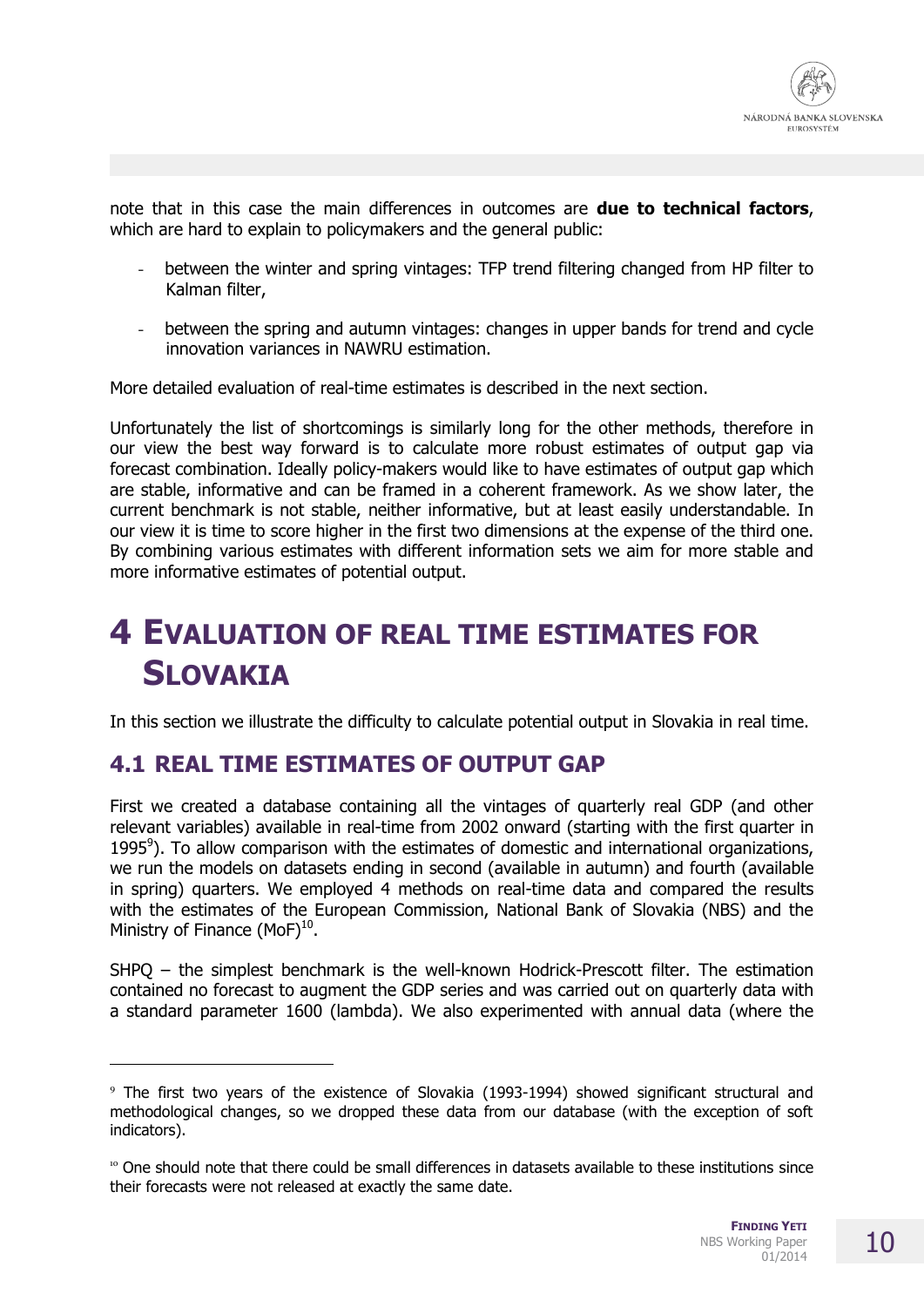forecasts of the NBS are available to augment the HP-filter), however the real-time performance compared to the simple quarterly HP-filter was not better.

MVKF  $-$  To ease the end-point problem of the HP-filter and to use more information from economic data, we constructed a simple state-space model and estimated it via the multivariate Kalman filter. Following IFP (2010), we used two measurement equations: one for the GDP and one for the Phillips curve (PC). The PC is modeled (similarly to IFP) using lagged inflation<sup>11</sup>, lead inflation, regulated prices (to capture the indirect effects of administrative price changes) and the output gap. The trend GDP is a random walk with drift, which itself is a random walk. The cyclical component is a simple AR (2) process. The initial parameter values were set based on an HP-filter estimate of the output gap and OLS estimate of the Phillips curve. We used the Berndt-Hall-Hall-Hausman optimization algorithm. Unfortunately the process (to achieve convergence) was very sensitive to the choice of the initial state vector. In appendix 1 there is a comparison of HP filter and MVKF estimates for several vintages.

PCAG – principal component analysis (PCA) is a popular method to extract common cyclical fluctuations from data. Among independent fiscal institutions the Office for Budget Responsibility (Pybus, 2011) uses this methodology to calculate output gaps. The main advantage is that the times series used (soft indicators or financial variables) are usually not subject to data revisions. The disadvantage is that it is not clear how to select variables for the analysis and the result is sensitive to the de-standardization procedure<sup>12</sup>. Some of the time series from business surveys are available from 1993 onward based on the same methodology. We tried many variables (see Annex 2) but similarly to OBR we found a small subset of indicators responsible for the bulk of fluctuations. Therefore we used a simple 7 variable PCA for evaluation purposes. Unfortunately there is no long time series for the service sector and for the financial cycle to incorporate them in the analysis. Figure 3 shows the evolution of selected variables for the PCA analysis. For illustration purposes, figure 4 shows the different vintages of EC estimates compared to the last vintage of PCA analysis.

<sup>&</sup>lt;sup>11</sup> More precisely net inflation, which excludes food and energy prices and also regulated prices.

 $12$  The PCA analysis results in a time series with zero mean and unit variance.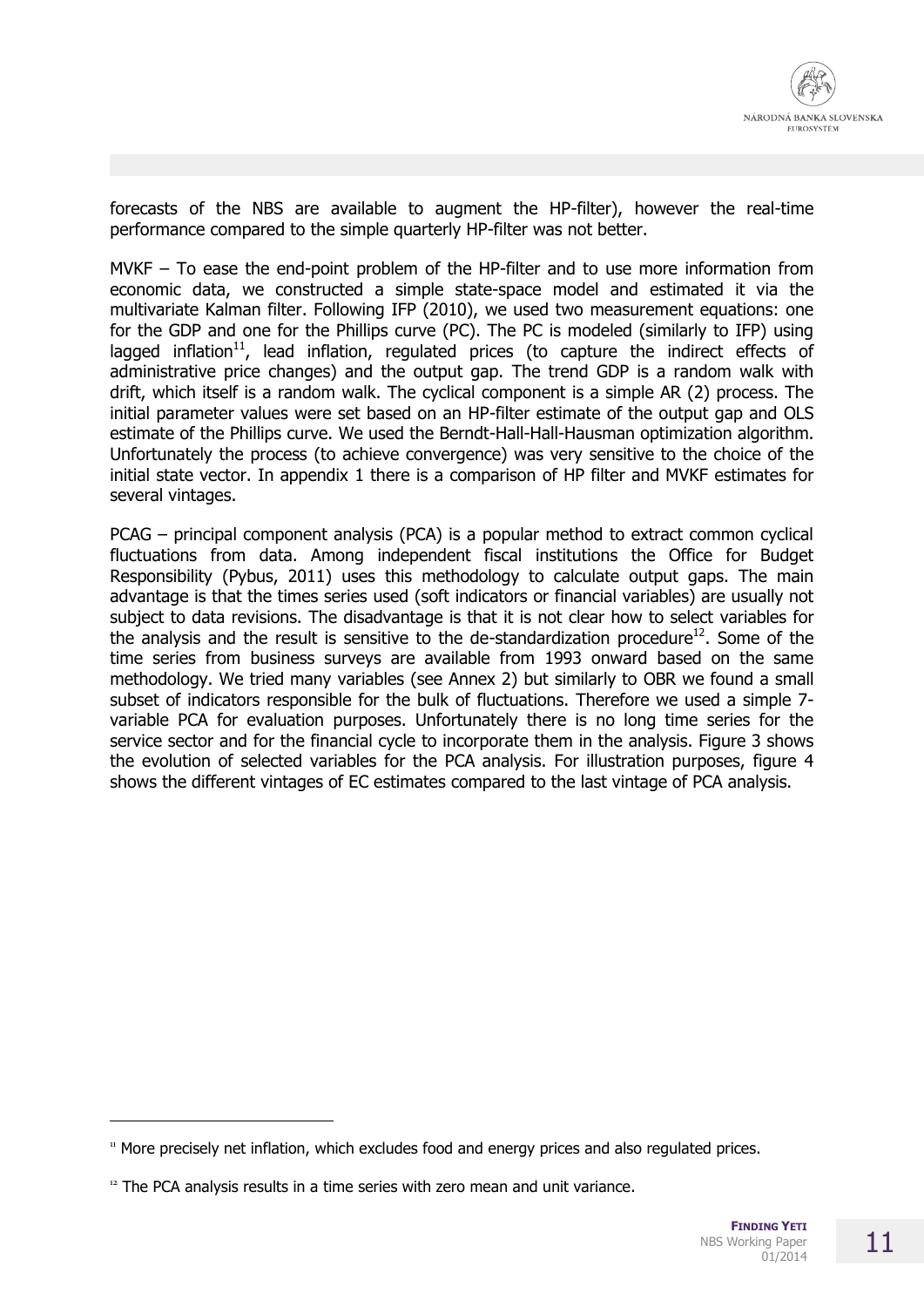



BIS – Borio et. al (2013) try "to capture the information content that financial factors have for the cyclical, potentially highly persistent, variations in output." They estimate "financeneutral" measure of potential output by employing the Kalman filter on a model where mean-adjusted financial variables can have effect on the cyclical component of output. Since financial cycles are longer than business cycles, the length of Slovak time series was a serious constraint. Despite the fact, that we consider this methodology as promising from a theoretical point of view, we were not able to obtain statistically significant coefficients on real-time data. In appendix 3 we therefore report only the results for the last vintage of data.

The 3 other estimates are from the EC, NBS and MoF. The methodology of the EC and MoF is based on the production function approach (MoF methodology in Galabová et al, 2005), while the NBS uses a small-scale gap model to calculate output gaps (Gylánik and Huček, 2009). Obviously, these estimates are not simple mechanical outputs from models; they were combined with expert judgments. Figure 5 shows the last vintage of estimates from all 7 methodologies.

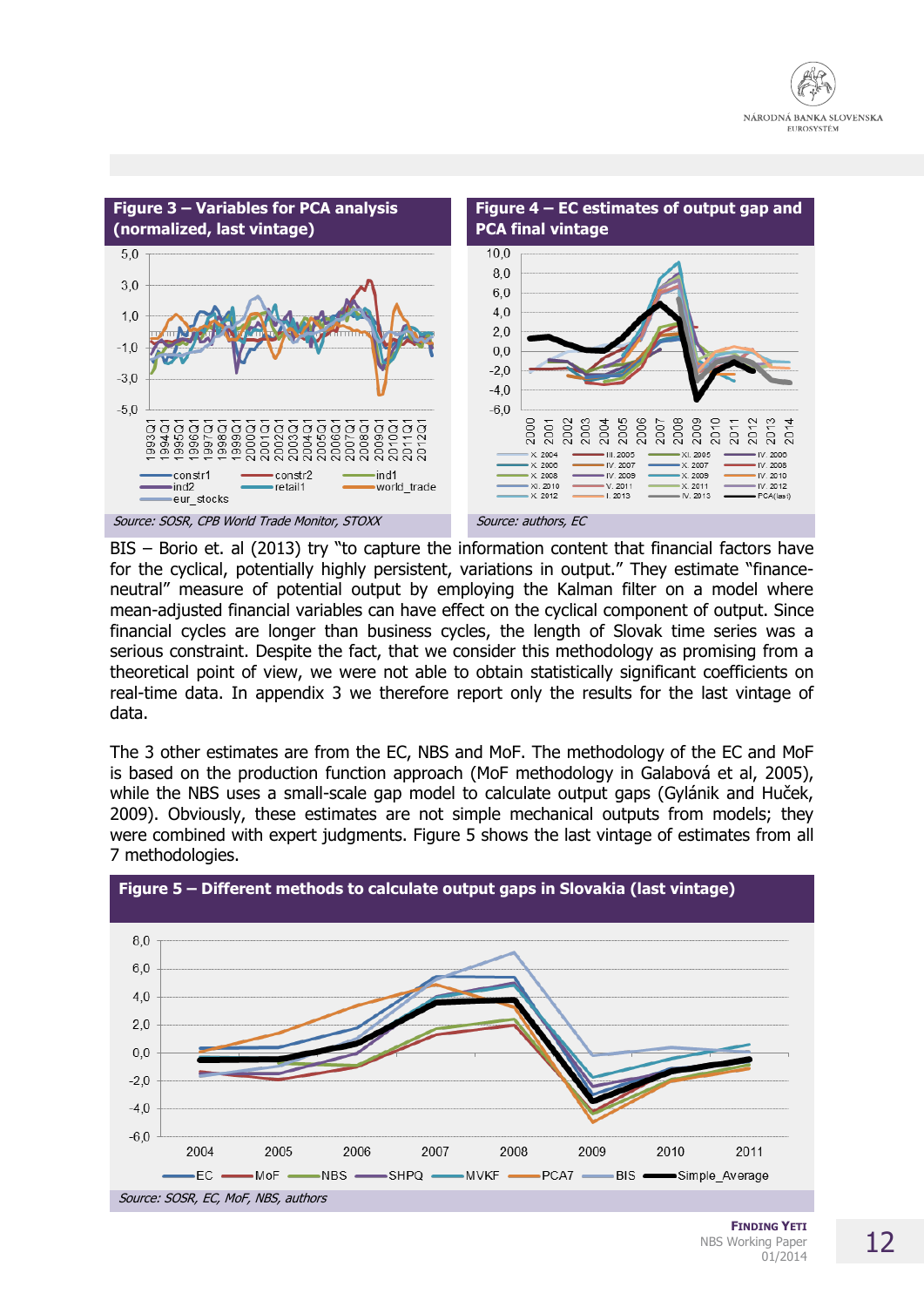

It is easy to spot that there are substantial differences between the methodologies, since potential output is model dependent and the data sets used have very different information content (in some cases also expert judgments  $-$  EC, NBS, MoF). In the next part of this section we evaluate the real-time performance of these methods (except of the BIS, where only the last vintage is available).

#### **4.2 EVALUATION OF RESULTS**

The interesting question is: what should be the loss function of policy makers or the independent fiscal institutions (IFIs)? One aspect is stability in our view. To maintain credibility, big changes between different vintages of estimates should be avoided, mainly in a short-term horizon (up to one year $^{13}$ ) and especially for technical reasons. Second important aspect is plausibility. There is no point in publishing the same number every half year if it is at odds with other important macroeconomic and financial variables.

In our simple evaluation exercise we selected four measures to compare the different methods:

- i)  $AS^{14}$  absolute difference between the estimate for year t in autumn t+1 compared to spring t+1; in other words the difference between the first two estimates available after the completion of year t when deviation from the MTO can trigger correction mechanisms
- ii)  $SS absolute$  difference between the estimate for year t in spring  $t+2$  compared to spring  $t+1$
- iii) LS absolute difference between the estimate for year t in the last vintage compared to spring t+1; in other words difference between the very last and very first vintage after the completion of year t
- iv) LA– absolute difference between the estimate for year t in the last vintage compared to autumn  $t+1$

Comparison of estimates during one-year (from spring  $t+1$  to spring  $t+2$ ) is important because of credibility, while differences between first estimates and the last vintage are more about changes in views over time, when more data points are available. Figure 6 illustrates the average value for these four statistics for the output gap estimates. Before commenting the results one should note that only 8 years are available to calculate these statistics (2004-2011).

-

<sup>&</sup>lt;sup>13</sup> The significant deviation from MTO is defined 0.5 percent in one year or 0.25 percentage on average for two years. For this reason one would want relatively stable and informative estimates at least on a one year horizon.

<sup>&</sup>lt;sup>14</sup> A=autumn, S=spring, L=last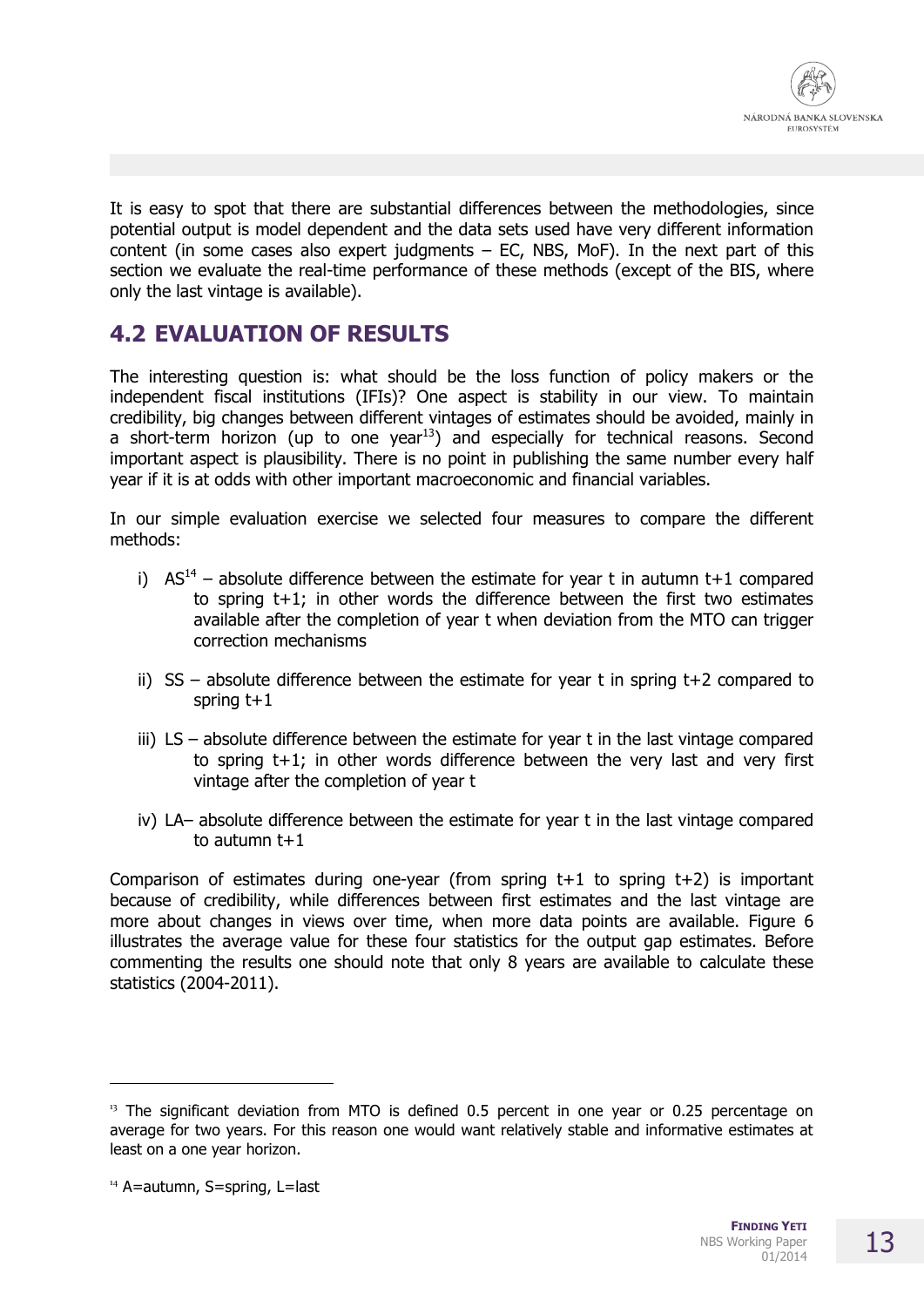

**Figure 6 – Evaluation of real-time output gap estimates based on simple statistics (% of GDP)**

The results are quite interesting. The average absolute difference in 6-month time (between spring and autumn forecast for the same year) is the highest for the simple HP-filter (0.85 percentage points of GDP) and for the estimates of the European Commission (0.81 pp). The estimates of the MoF and NBS change on average by almost 0.6 pp, while the PCA analysis is the most stable with 0.22 pp.

On a one-year horizon (between spring t+1 and t+2) the most volatile is again the HP-filter together with the EC (1.3-1.5 pp). Other methods are much more stable around 0.7 and 0.8 percentage points.

The average differences between the very first and the last estimates for year t are again very high for the EC and the HP-filter. In all aspects the PCA is the least volatile methodology. On the one hand it is understandable, since there are no revisions to data, on the other hand the data are limited to 3 domestic sectors only (industry, construction and trade), thus restricting the information content of the results.

The average statistics (simple average of the four statistics) is the worst for the EC forecasts (1.5 pp) and the HP-filter (1.47 pp). The estimates of the MoF and NBS are qualitatively similar at 0.8 pp. The Kalman filter produces 0.88, while the PCA 0.47 pp.

### **5 SIMPLE METHODOLOGY FOR MORE ROBUST ESTIMATES**

We agree that fiscal rules at the EU level require a common methodology to calculate output gaps accepted by all countries. However making figures comparable across countries is clearly not the best alternative if the focus is on domestic rules. One-size-fits-all methodology is usually a compromise, actually resulting in one-size-fits-none. Since international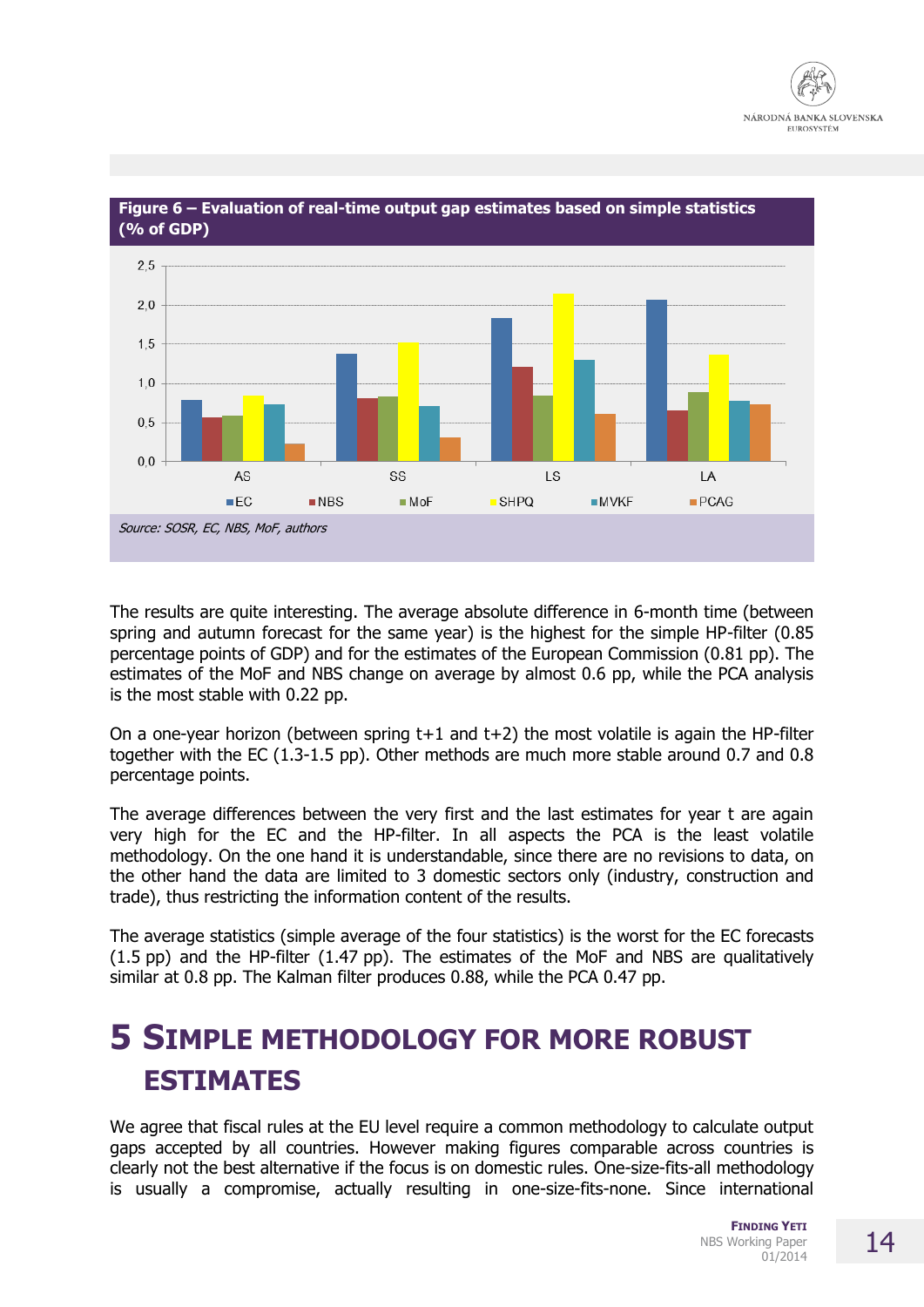

comparability is not a constraint, we wanted to be as pragmatic as possible, while taking into account the specificities of the Slovak economy.

Slovakia is a small open economy with very short history, many structural breaks and changes in methodologies concerning the relevant data. There are no reliable data about capital stock and supply shocks are important. In this environment the task to calculate potential output is even harder than in more developed economies with long time series. Models developed and calibrated to do well on advanced economy data are unlikely to provide a reliable assessment of the cyclical position of a small open economy undergoing  $\mathsf{convergence}^{15}.$ 

Our approach is based on experiences from the forecast combination literature. As we have seen earlier, the current production function methodology of the EC is characterized by substantial revisions and hence little information content. On the other hand it is theoretically coherent and easy to explain to the public and horizontally consistent across countries, which is important from a political point of view. Our objective is to have a more stable and informative estimate even at the cost of doing worse on the dimension of consistency with theory. We do not have to worry about cross-country consistency.

Of course, ideally one would want a model-based estimate of potential output to have a "preferred narrative". We consider the BIS methodology or more complex DSGE model based estimates as promising, however the application of these theoretically more sound approaches in Slovakia is plagued with many problems. Therefore we have decided to bridge the gap between current methods and future model-based estimates with "estimate combination".

As Timmermann (2006) notes, when multiple forecasts of the same variable are available to decision makers, forecast combinations offer diversification gains. If individual forecasts are differently affected by structural breaks, have a misspecification bias of unknown form or the underlying forecasts are based on different loss functions, it is useful to apply forecast combination. It is to some extent surprising that in the literature simple combinations that ignore correlations between forecast errors often dominate more refined schemes in out of sample performance.

<sup>&</sup>lt;sup>15</sup> Recall from the previous section the performance of the European Commission output gap estimate based on the EU-wide commonly agreed methodology.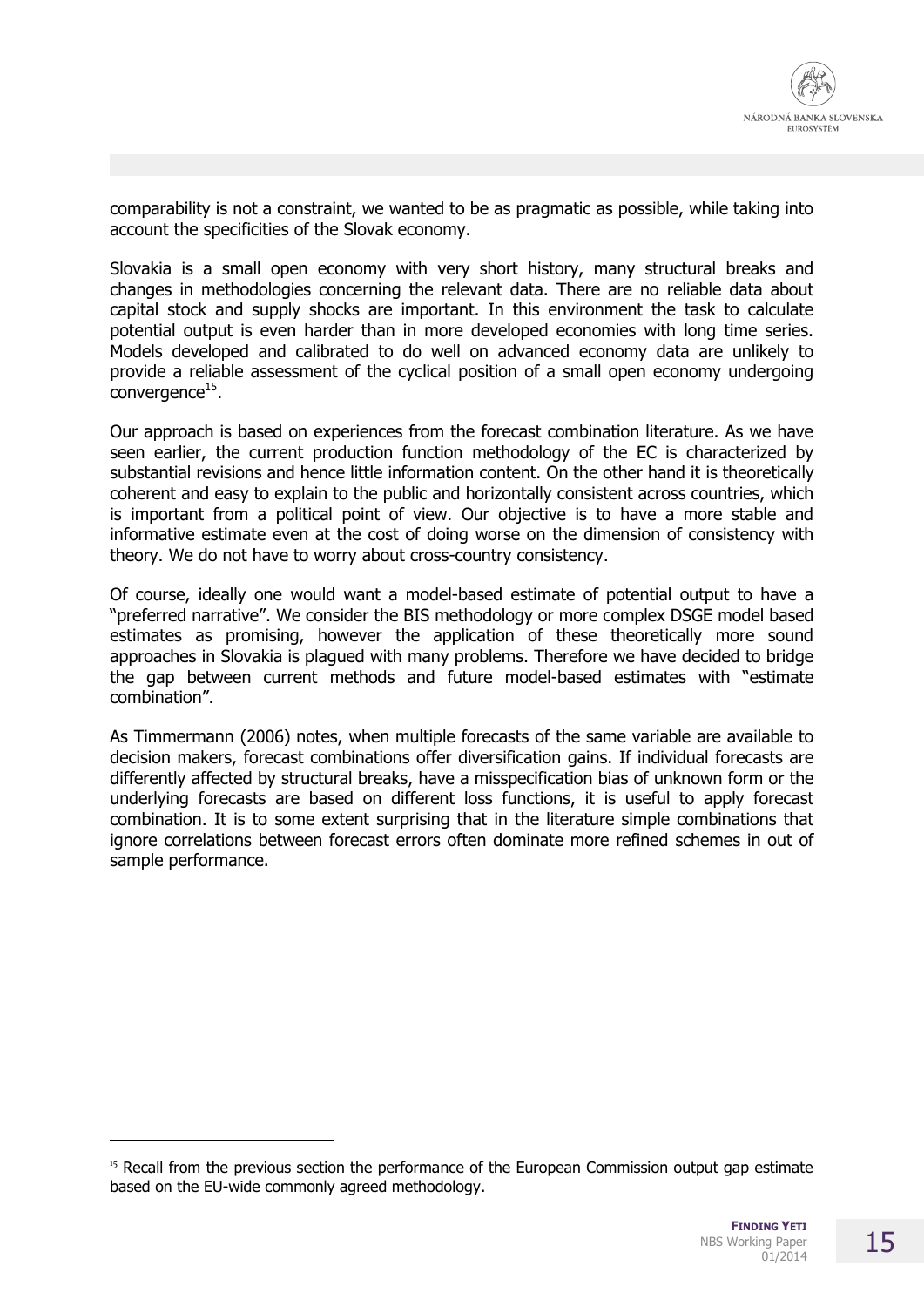



Estimation of the output gap for the previous years is not a forecast. On the other hand, the problem has some similarities with forecasting. Different methods are available with different information sets (public and private) and based on different loss functions. Moreover the variable is not observable, so substantial backward revisions are common. For the policy maker it is hard to deal with the huge uncertainty in the estimation. In our view policy makers need more robust estimates based on simple portfolio diversification argument.

Figure 7 illustrates our proposed methodology for countries like Slovakia, where fully-fledged models based on sound theory are hard to implement due to data constraints. The basic idea is to combine different methods and information sets to get more robust estimates. While in analytical works this approach is inferior, for policy-making purposes it might deliver better outcomes.

As we are going to show, without using a more sophisticated combination technique, the simple average output gap significantly reduces the volatility of updates on a policy-relevant horizon compared to the current benchmark methodology (EC).

In the first phase we have decided to calculate a simple average of the seven real time estimates<sup>16</sup> presented in section 4.1. The idea is that this way we can combine information from soft indicators, real economy variables, inflation, financial variables and analysts' judgments while decreasing the volatility of the estimates. Figure 8 shows the results.

 $16$  To compare this measure with other methodologies, we dropped BIS from the sample, since only one vintage is available.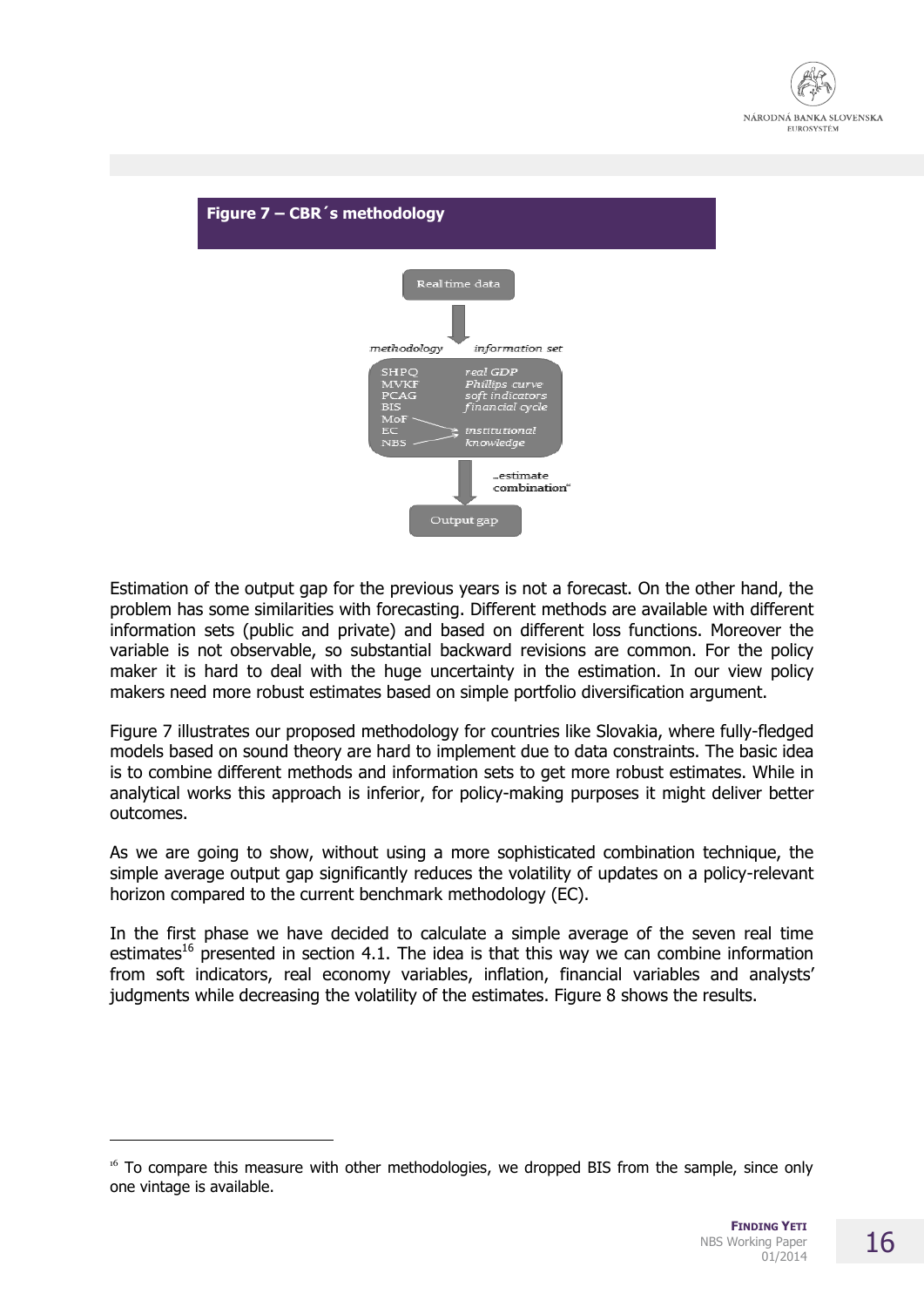



**Figure 8 – Real-time evaluation of the simple average output gap (% of GDP)**

**This way we were able to substantially reduce the average absolute differences compared to the EC method.** The average of the four statistics for the EC was 1.5 pp. while for the combined estimate (simple average) only 0.55 percentage points of GDP.

It is also informative to look at real-time estimates in spring 2009 and spring 2010 to see the performance not in average but just before and shortly after the outbreak of the crisis. As Table 1 shows the EC grossly overestimated the output gap just before the crisis, while it seems that the Ministry of Finance consistently underestimates it (compared to other methods)<sup>17</sup>. The best performer was the principal component analysis, while the combined estimate finished second. The picture for 2009 reveals that the magnitude of the recession was initially underestimated by the EC and overestimated by the NBS. It is interesting that the PCAG showed also substantial revisions probably because the first reaction of managers to the crisis was very pessimistic.

 $17$  It makes sense that during boom period there is a motivation to show lower positive output gaps, while in recession more negative ones to get more favorable estimates of structural budget balances.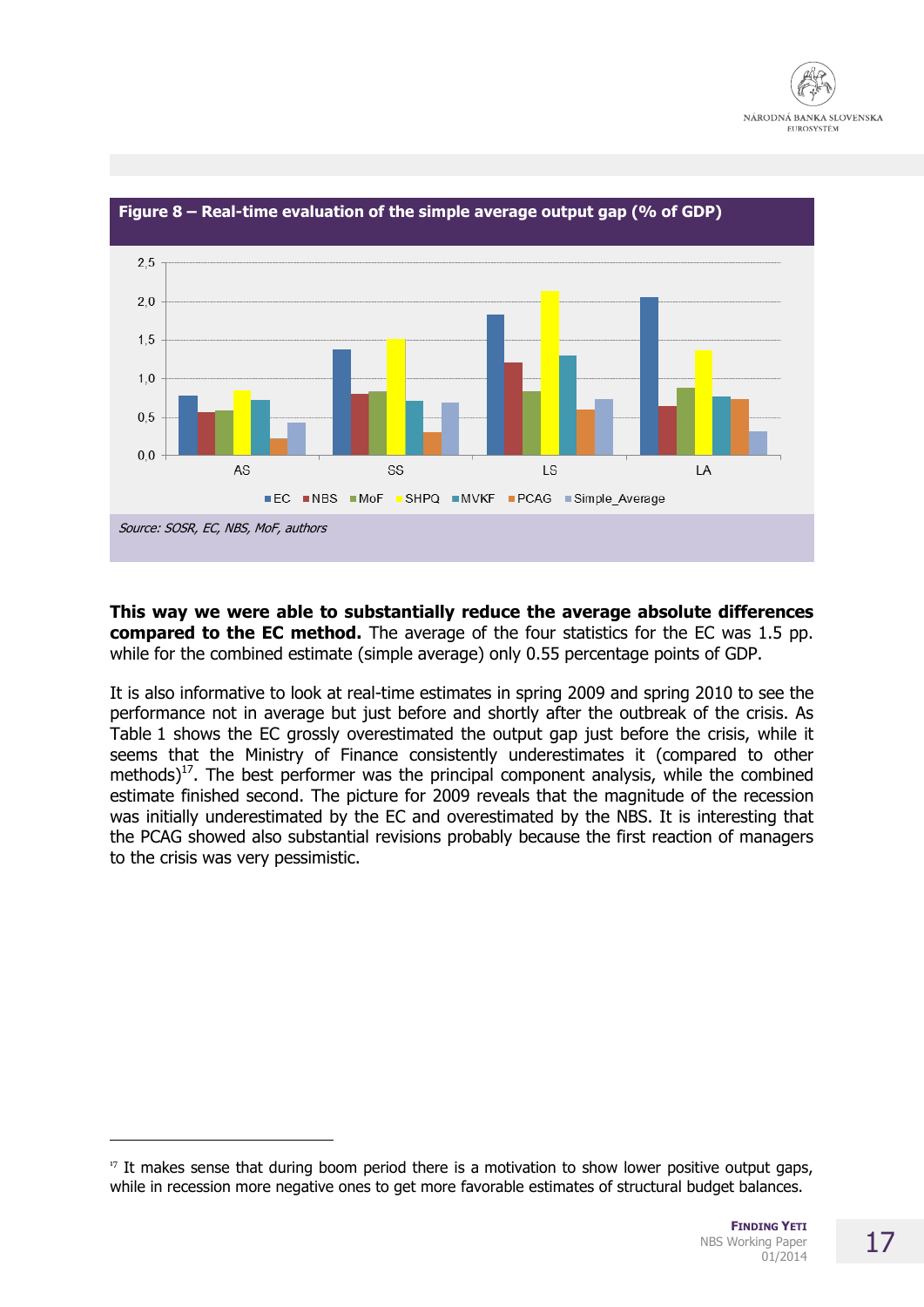| Table 1 – Evaluation of methods for output gap in crisis times (real-time) |             |      |             |      |                      |        |
|----------------------------------------------------------------------------|-------------|------|-------------|------|----------------------|--------|
| <b>Method</b>                                                              | Spring 2009 |      | Spring 2013 |      | Difference (S13-S09) |        |
|                                                                            | 2007        | 2008 | 2007        | 2008 | 2007                 | 2008   |
| EC                                                                         | 6.5         | 8.0  | 5.5         | 5.4  | $-1.0$               | $-2.6$ |
| MoF                                                                        | 1.5         | 1.7  | 1.3         | 2.0  | $-0.2$               | 0.3    |
| <b>NBS</b>                                                                 | 0.7         | 0.6  | 1.8         | 2.4  | 1.0                  | 1.9    |
| <b>SHPQ</b>                                                                | 1.3         | 0.9  | 4.1         | 5.0  | 2.8                  | 4.2    |
| <b>MVKF</b>                                                                | 2.6         | 2.1  | 4.0         | 4.9  | 1.4                  | 2.8    |
| <b>PCAG</b>                                                                | 3.4         | 2.4  | 4.9         | 3.3  | 1.5                  | 0.9    |
| SIMPLE AVERAGE                                                             | 2.7         | 2.6  | 3.6         | 3.8  | 0.9                  | 1.2    |

| <b>Method</b>   | Spring 2010 | Spring 2013 | Difference (S13-S10) |  |
|-----------------|-------------|-------------|----------------------|--|
|                 | 2009        | 2009        | 2009                 |  |
| EC              | $-1.2$      | $-3.0$      | $-1.8$               |  |
| MoF             | $-3.8$      | $-4.2$      | $-0.4$               |  |
| <b>NBS</b>      | $-7.7$      | $-4.4$      | 3.3                  |  |
| <b>SHPQ</b>     | $-4.5$      | $-2.4$      | 2.2                  |  |
| <b>MVKF</b>     | $-1.9$      | $-1.8$      | 0.1                  |  |
| <b>PCAG</b>     | $-4.9$      | $-5.0$      | $-0.1$               |  |
| SIMPLE_AVERAGE  | $-4.0$      | $-3.4$      | 0.6                  |  |
| Source: authors |             |             |                      |  |

From the above comparisons, the PCAG and the combined methodology come out as good candidates for real time output gap estimation. We have decided to work with the combined estimate since services and financial cycles are not included in the principal component analysis and at the end it is always possible to attach more weight in the combination to the PCAG.

The next two figures illustrate 5 different scenarios using different weights:

- sc1 is the benchmark case with simple average of all methods
- sc2 is a weighted average of all methods based on their performance with regard our simple statistics
- sc3 is the same as sc2 however the 2 worst performers (EC and HP filter) are not included
- sc4 is a weighted average between PCA (75%) and NBS (25%) methods
- sc5 is the PCA only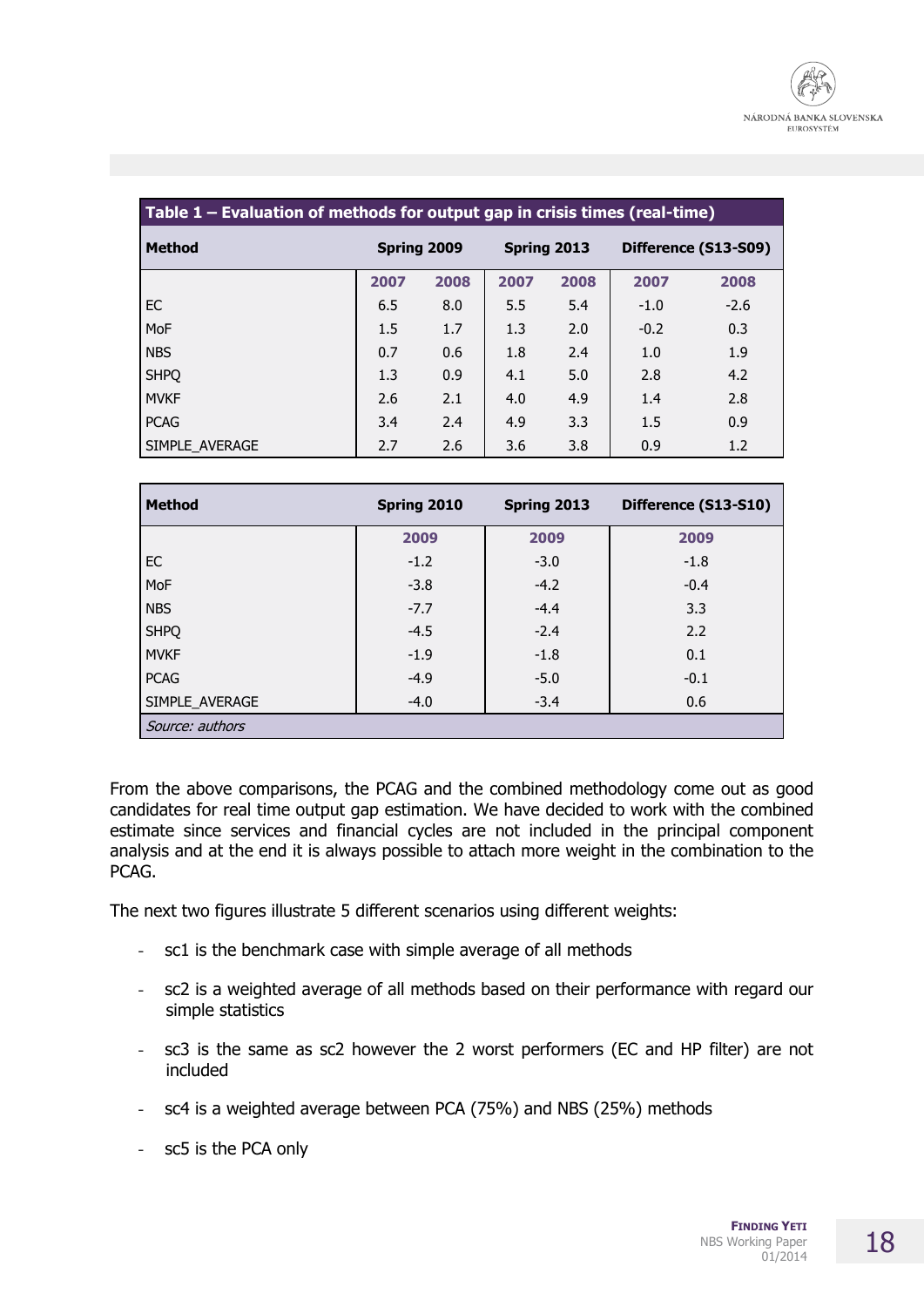

The PCAG alone gives the most stable estimates in the short-run, however it probably overestimates the output gap in periods where the domestic demand was depressed in early 2000s (since services are not included). As far as the comparison with the last vintage is concerned, other weighting schemes perform better than the PCAG alone.



Since there are no substantial differences between the individual weighting schemes, we have decided to stick to the simple average. We need more data points to give higher weight to systematically unreliable estimate techniques.

### **6 CONCLUSIONS AND FURTHER WORK**

The objective of this working paper was to emphasize two points:

First, there are trade-offs between model-based and theoretically consistent estimates of potential output and more robust but ad-hoc estimates of output gap from a perspective of a policymaker or an independent fiscal institution. When credibility and possible welfare implications are at stake and model-based estimates are imprecise and very volatile, it makes sense to combine various methods and information sets to make better decisions. This is important after the adoption of the Fiscal Compact, which requires real time numerical evaluation of structural budget balances on a yearly basis and not on average or "over the cycle".

Second, one-size-fits-all methodologies in a diverse economic union are actually one-sizefits-none approaches. Therefore independent fiscal institutions should in our view adopt country- specific and tailor-made methodologies.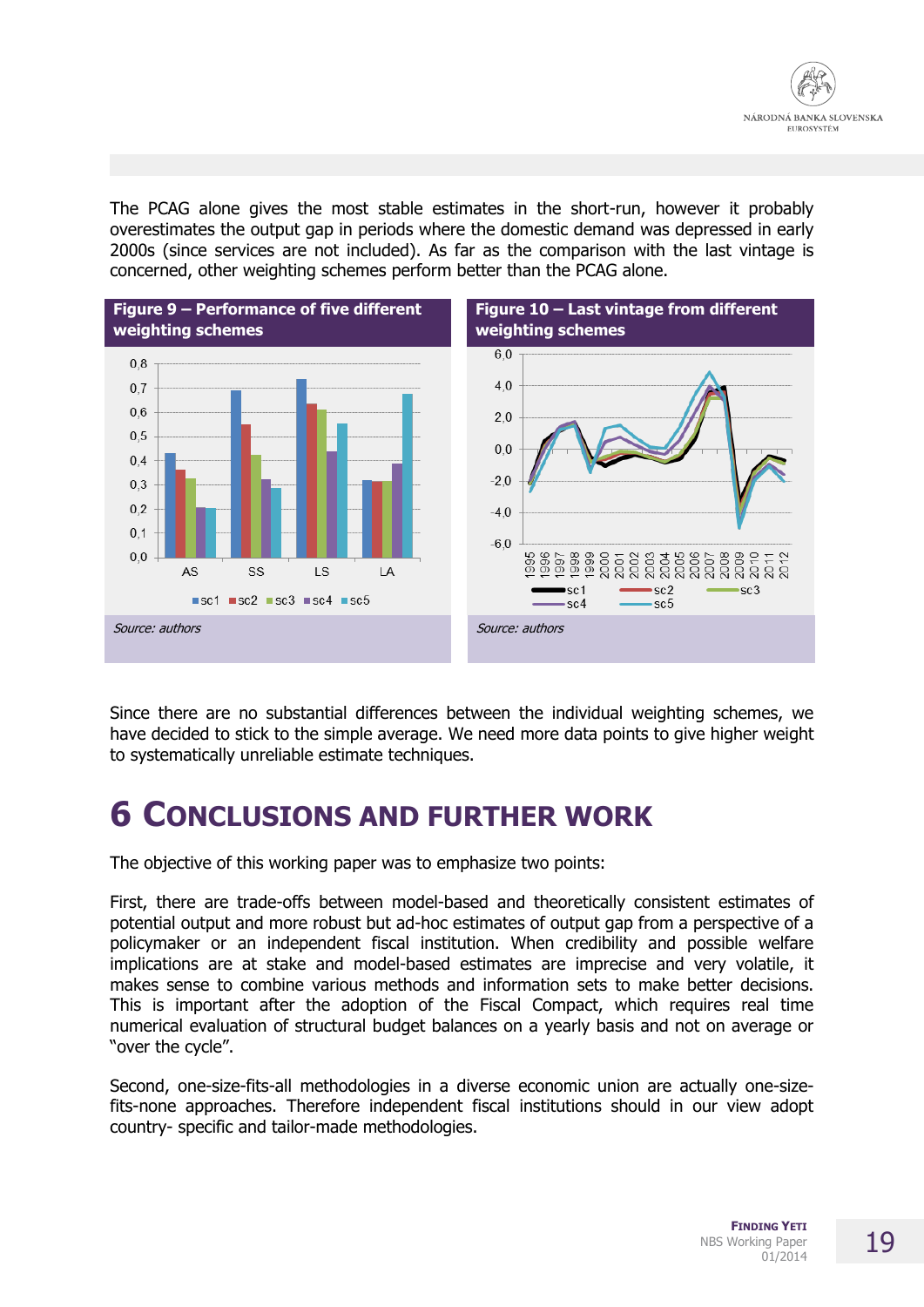

We have illustrated that by combination of estimates in real time one can substantially reduce the uncertainty of output gap figures for Slovakia on a policy-relevant horizon. In the future we would like to focus on several interesting questions:

- Asymmetric loss functions of policy makers/IFIs. Since there is a threshold for launching correction mechanisms from a welfare perspective it is different to have false positives than false negatives. In other words, it is more costly to activate the correction mechanism in case of no substantial deviation than not to activate it (or activate it later) when there is in fact a significant deviation.
- More sophisticated estimate combination (possible principal component extraction or time varying weights). Despite the surprising fact from the forecast combination literature that simple averages have generally better out-of-sample performance than more sophisticated methods, we would like to explore further assigning different weights to different methods based on some measure of past performance.
- Careful selection of individual estimates. There are two important questions. First, for policy evaluation purposes it is maybe not ideal to assign high weight to Ministry of Finance estimates. Second, it might be worthwhile to add more model-based estimates (even including DSGE) or to drop some of the most mechanical filtering techniques.
- Financial cycles and the BIS methodology. Generally speaking a lot more resources should be devoted in Slovakia to study the beyond-inflation concept of output gap. It can be useful in the future, since the nominal convergence process will imply higher inflation and lower real interest rates in the future for Slovakia. If that happens, credit cycles might mask the underlying budgetary position.
- Potential bias in estimates. Some estimates included in the analysis can be biased, especially those of the authorities. We would like to look at and evaluate past revisions from this perspective. In case of systematic bias (usually overestimation of potential output) it can make sense to use an "asymmetric" approach by creating reserves for negative surprises at the cost of pro-cyclical policy at some occasions.

### **REFERENCES**

Benetrix, A. and Lane, P.R. (2011): Financial Cycles and Fiscal Cycles, EUI-IMF conference on Fiscal Policy, Stabilization and Sustainability (Florence, June 2011)

Borio, C., (2012): The financial cycle and macroeconomics: What have we learnt?, BIS Working Papers No.395

Borio, C., Disyatat, P. and Juselius, M. (2013): Rethinking potential output: Embedding information about the financial cycle, BIS Working Papers No. 404

Bornhorst, F., Dobrescu, G., Fedelino, A., Gottschalk, J. and Nakata, T. (2011): When and How to Adjust Beyond the Business Cycle? A Guide to Structural Fiscal Balances, IMF Technical Notes and Manuals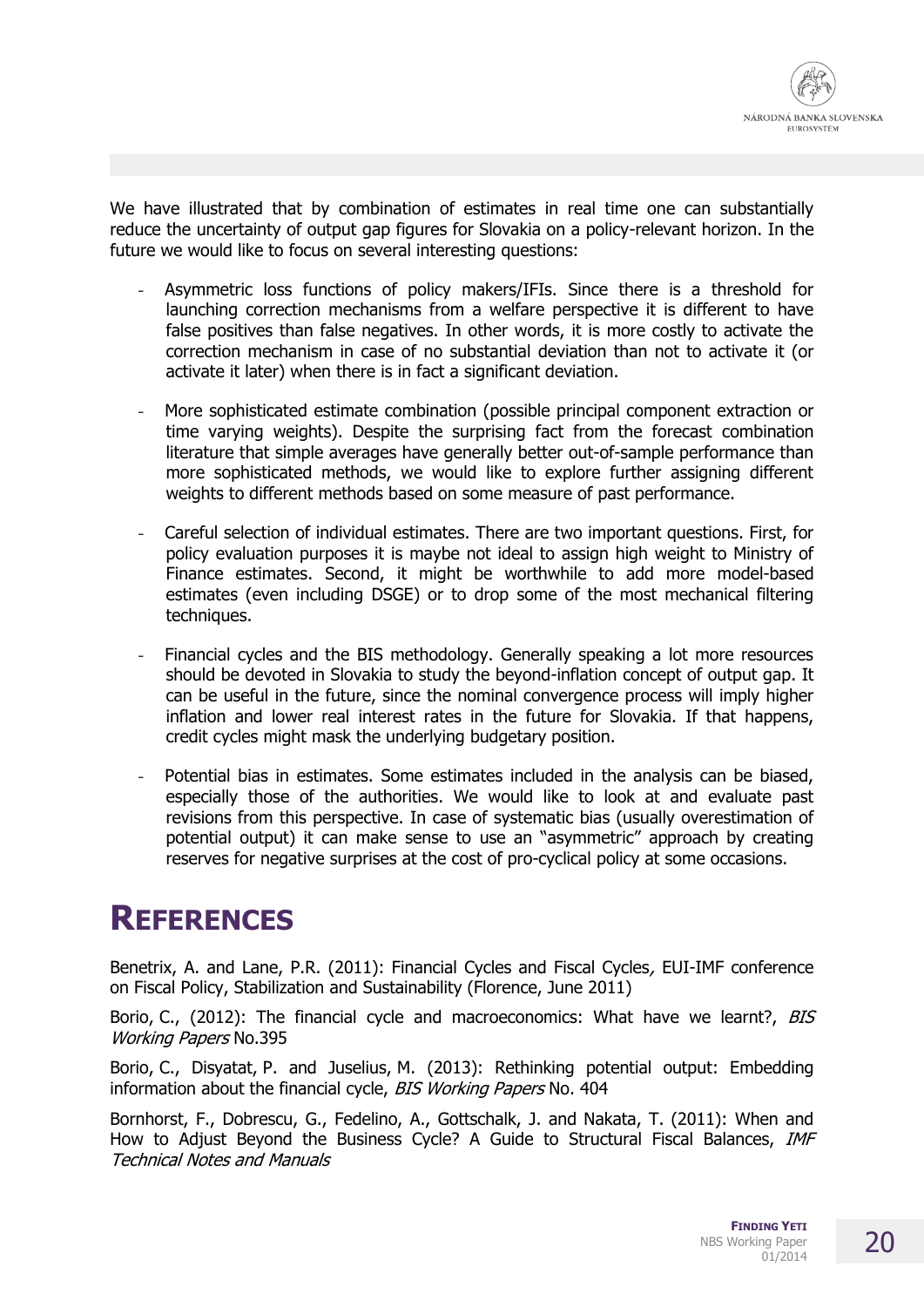Cerra, Valerie, and Sweta C. Saxena, 2000, "Alternative Methods of Estimating Potential Output and the Output Gap: An Application to Sweden," IMF Working Paper 00/59

Congdon, T. (2008): Two Concepts of the Output Gap, *World Economics*, Vol. 9, No. 1, pp. 147 – 175

D´Auria, F., Denis, C., Havik, K., Mc Morrow, K., Planas, Ch., Raciborski, R., Röger, W. and Rossi, A. (2010): The production function methodology for calculating potential growth rates and output gaps, European Economy, Economic Papers 420

European Commission (2006): Public Finances in EMU - 2006, European Economy No. 3

European Commission (2012): Specifications on the implementation of the Stability and Growth Pact and Guidelines on the format and content of Stability and Convergence Programmes, (Code of Conduct)

Friedman, M. (1968): The Role of Monetary Policy, The American Economic Review, Vol. 58, No. 1, pp. 1-17

Galabová, M., Kucserová, J., Valachy, J., Ódor, Ľ. and Krajčír, Z. (2005): Odhad produkčnej medzery a štrukturálneho salda verejných financií v SR, IFP Ekonomická analýza 3, in Slovak

Galí, J., Gertler, M. and J. D. Lopez-Salido (2005): "Markups, gaps and the welfare costs of business fluctuations," Economics Working Papers 836, Department of Economics and Business, Universitat Pompeu Fabra

Gylánik, M. and Huček, J. (2009): Estimating the NAIRU in the Slovak economy, NBS, Biatec 12/2009

Harvey, A. C. (1989): Forecasting, Structural Time Series Models and the Kalman Filter, Cambridge: Cambridge University Press.

Hodrick, R. J. and Prescott, E. C. (1997): Postwar U. S. Business Cycles: An Empirical Investigation, Journal of Money, Credit and Banking, 29 (1), 1–16.

IFP (2010): Output Gap and NAIRU Estimates within State Space Framework: An Application to Slovakia, IFP Economic Analysis 16

Justiniano, A., Primiceri, G. E. and Tambalotti, A. (2013): Is There a Trade-Off between Inflation and Output Stabilization?, American Economic Journal: Macroeconomics, American Economic Association, vol. 5(2), pp. 1-31, April.

King, R. G. and Rebelo, S. T. (1980): Low Frequency Filtering and Real Business Cycles. Rochester Center for Economic Research, University of Rochester, Working Paper No. 205.

Konuki, T. (2008): Estimating Potential Output and the Output Gap in Slovakia, *IMF Working* Paper 08/275

Larch, M. and Turrini, A. (2009): The Cyclically Adjusted Budget Balance in EU Fiscal Policymaking. Love at First Sight Turned into a Mature Relationship, European Economy, Economic Papers 374

Laxton, D. and Tetlow, R. (1992): A Simple Multivariate Filter for the Measurement of Potential Output, Bank of Canada

Lendvai, J., Moulin, L. and Turrini, A. (2011): [From CAB to CAAB? Correcting Indicators of](http://ideas.repec.org/p/euf/ecopap/0442.html)  [Structural Fiscal Positions for Current Account Imbalances,](http://ideas.repec.org/p/euf/ecopap/0442.html) European Economy, Economic [Papers](http://ideas.repec.org/s/euf/ecopap.html) 442.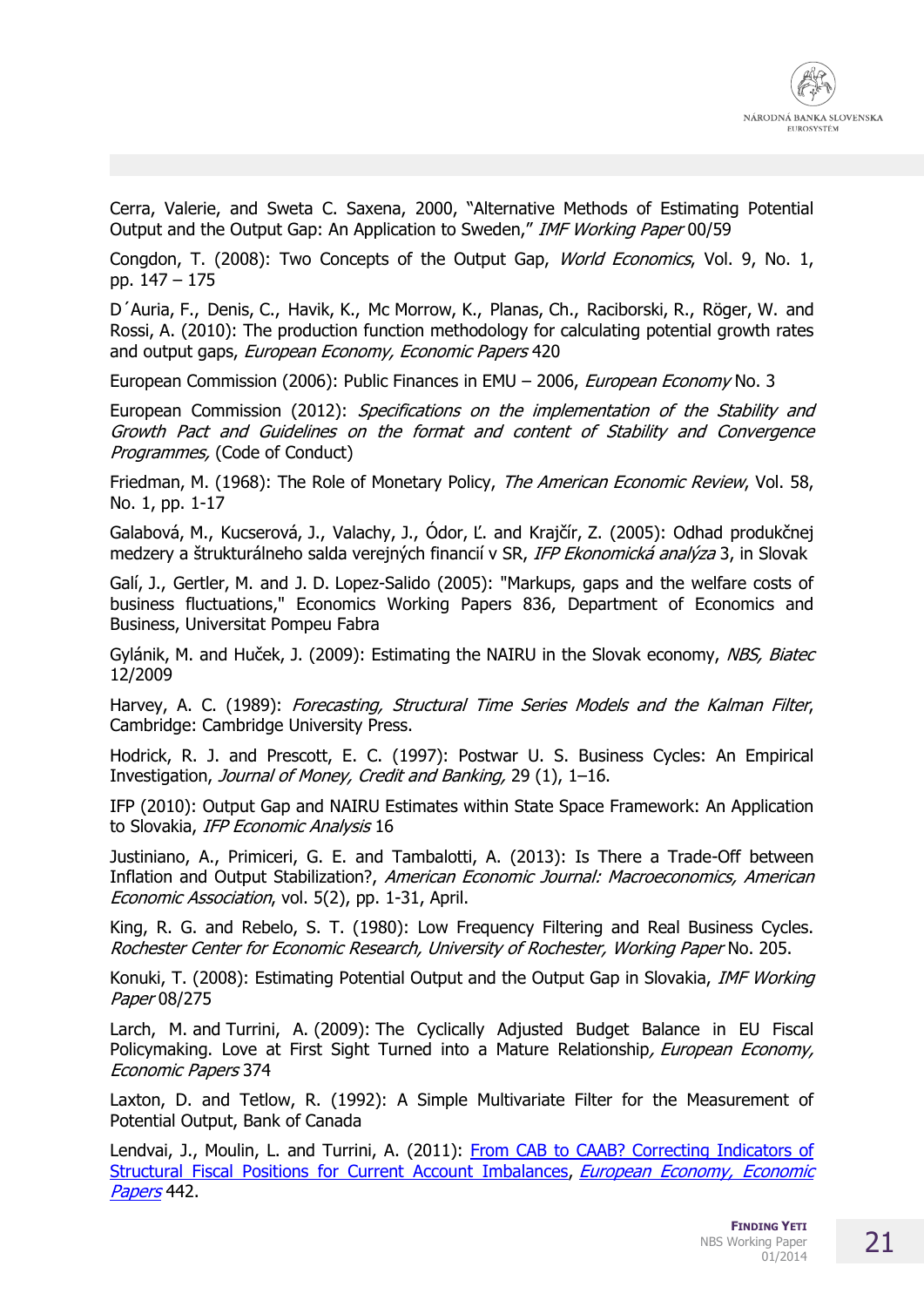Marčanová, M. and Ódor, Ľ (2014): Improving structural budget balance estimation for Slovakia (forthcoming), Council for Budget Responsibility Working Paper

Mourre, G., Isbasoiu, G.-M., Paternoster, D. and Salto, M. (2013): The cyclically-adjusted budget balance used in the EU fiscal framework: an update, European Economy, Economic Papers 478

Ódor, Ľ. (2011): Is It Worth Considering Net Worth? — Fiscal Policy Frameworks for Central Europe, Public Finance Workshop, 31 March 2011−April 2, Perugia

Office for Budget Responsibility (2011): Estimating the Output Gap, Briefing paper No. 2

Okun, A. M. (1962): Potential GNP: Its Measurement and Significance, *Proceedings of the* Business and Economic Statistics Section of the American Statistical Association

Phelps, E. S. (1967): Phillips Curves, Expectations of Inflation and Optimal Unemployment over Time, *Economica, New Series,* Vol 34, N. 135, pp.. 254-281

Phillips, A. W. (1958): The Relation Between Unemployment and the Rate of Change of Money Wage Rates in the United Kingdom, 1861-1957, *Economica*, Volume 25, Issue 100, pp. 283–299

Pybus, T. (2011): Estimating the UK's Historical Output Gap, Office for Budget Responsibility, Working Paper No. 1

Štekláčová, L. (2003): Meranie produkčnej medzery v SR, Diploma thesis, FMFI UK, in Slovak

Timmermann, A.G. (2006): [Forecast Combinations.](http://ideas.repec.org/p/cpr/ceprdp/5361.html) in: Elliott, G., Granger, C.W.J., Timmermann, A. (eds.) Handbook of Economic Forecasting. Amsterdam, The Netherlands, Elsevier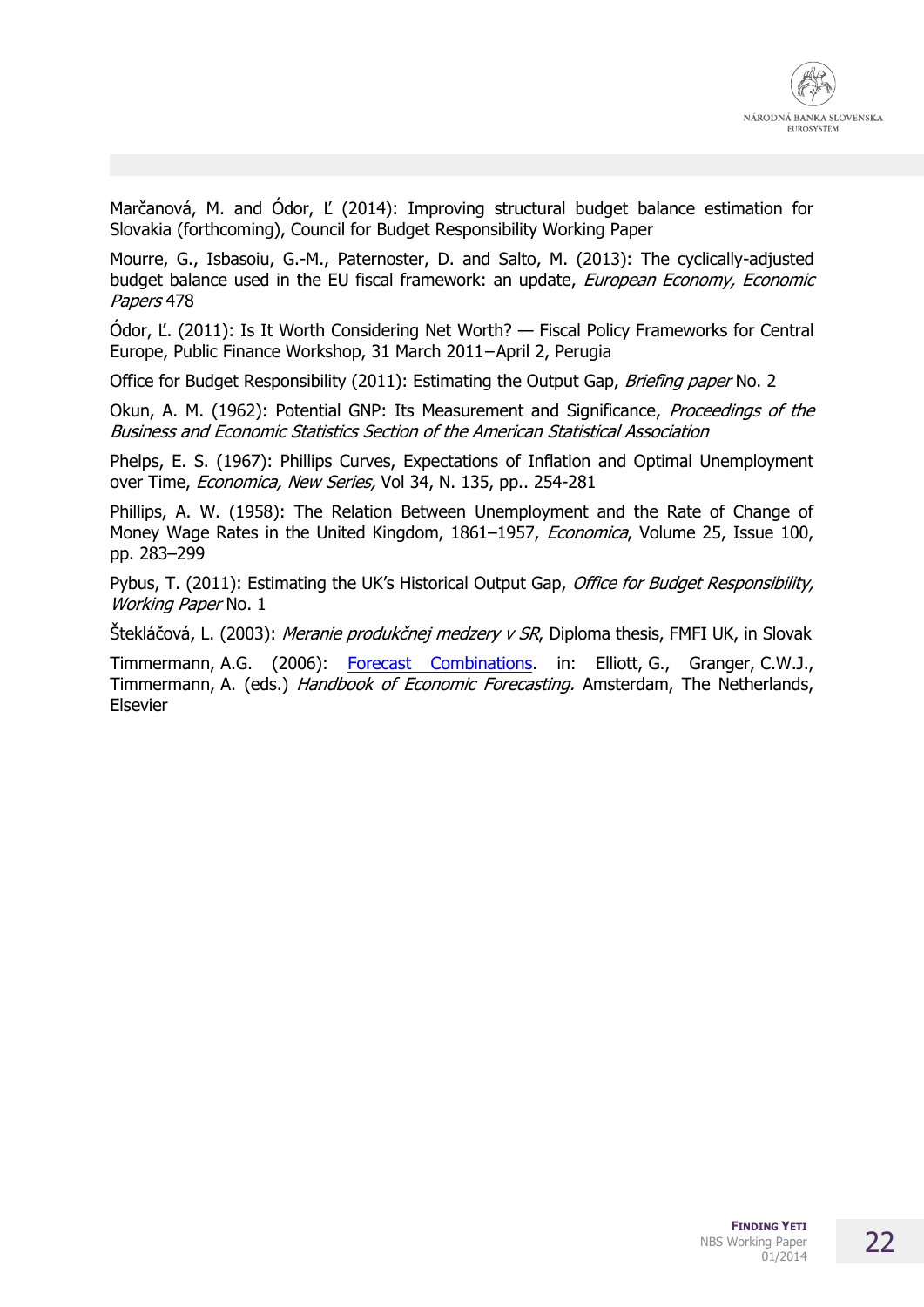

### **ANNEX 1 – COMPARISON OF THE MULTIVARIATE KALMAN FILTER AND HP FILTER**



**FINDING YETI** NBS Working Paper 01/2014

### 23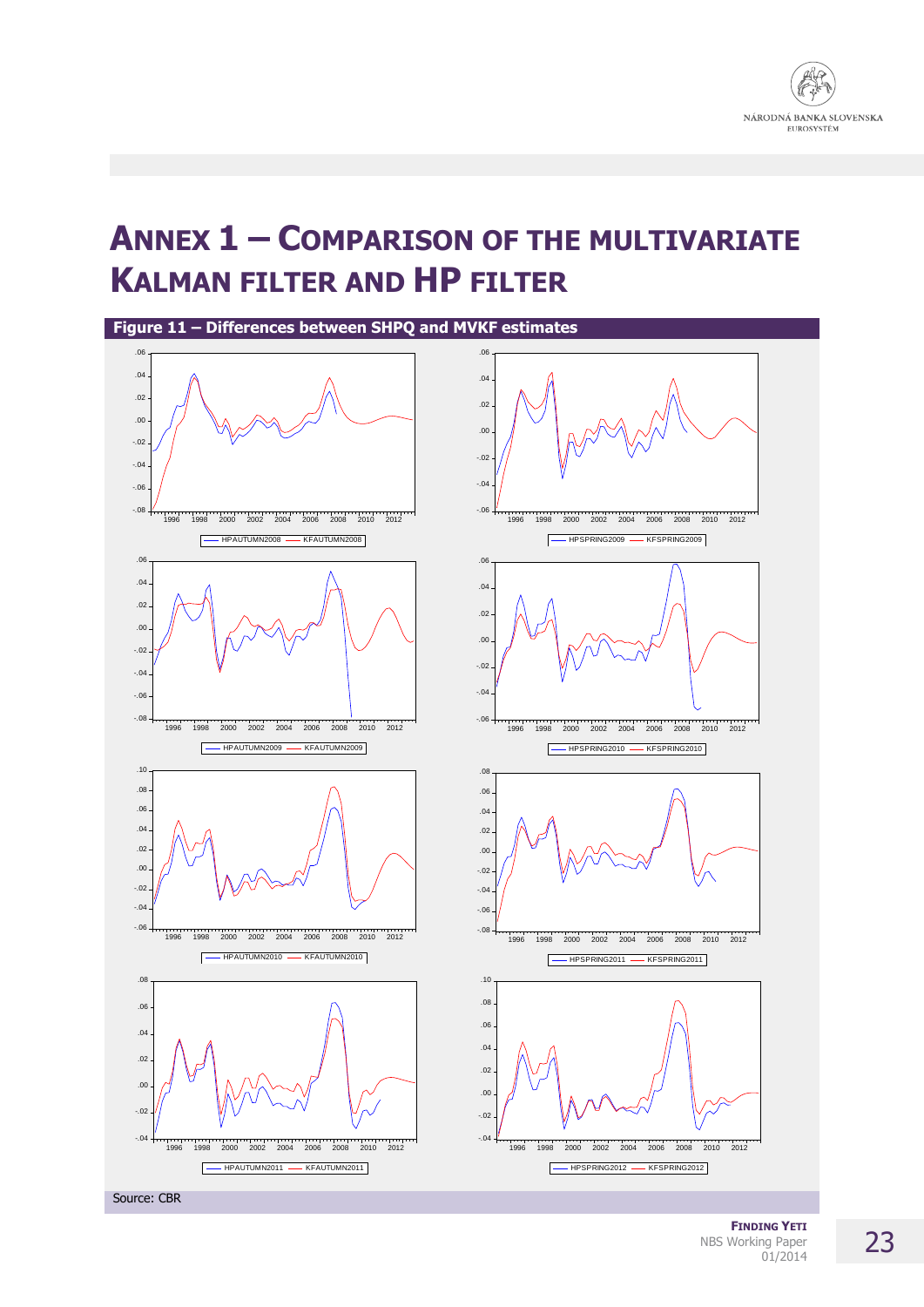

# **ANNEX 2 – DETAILS OF THE PRINCIPAL COMPONENT ANALYSIS**

We considered the following variables to include into PCA: Slovak survey indicators as detailed components of consumer, industrial, construction, retail trade and services confidence and index of business environment. In addition, we also tried German survey indicators as 6-months lagged ZEW indicator of economic sentiment and 3-months lagged IFO business climate index, world trade indicator and stock market indices. Further, from labour market employment, unemployment in persons, disposable persons and unemployment rate, nominal wages and real wages growth. Finally, we took 3m Bribor/Euribor rate and credit to households into consideration. Together nearly 130 data series, however, we substantially reduced the number of indicators entering the analysis at the end, because of insufficient observations (many variables are available only from the early 2000´s) or low weight coefficients in PCA.

The final model contains 7 variables, from which 5 are survey indicators of confidence in Slovakia: order books in construction, shortage of labour force in construction, capacity utilization in industry, order books in industry and trade business activity. The remaining 2 variables are: year-on-year growth of world trade volume and the Euro STOXX 50 equity index. We processed seasonal adjustment and standardization of input data and a subsequent de-standardization of output gap according to a benchmark HP-filtered output gap for every single vintage distinctly (data cover the period 1Q1993 - 1Q2013, first vintage ends in 4Q2002).

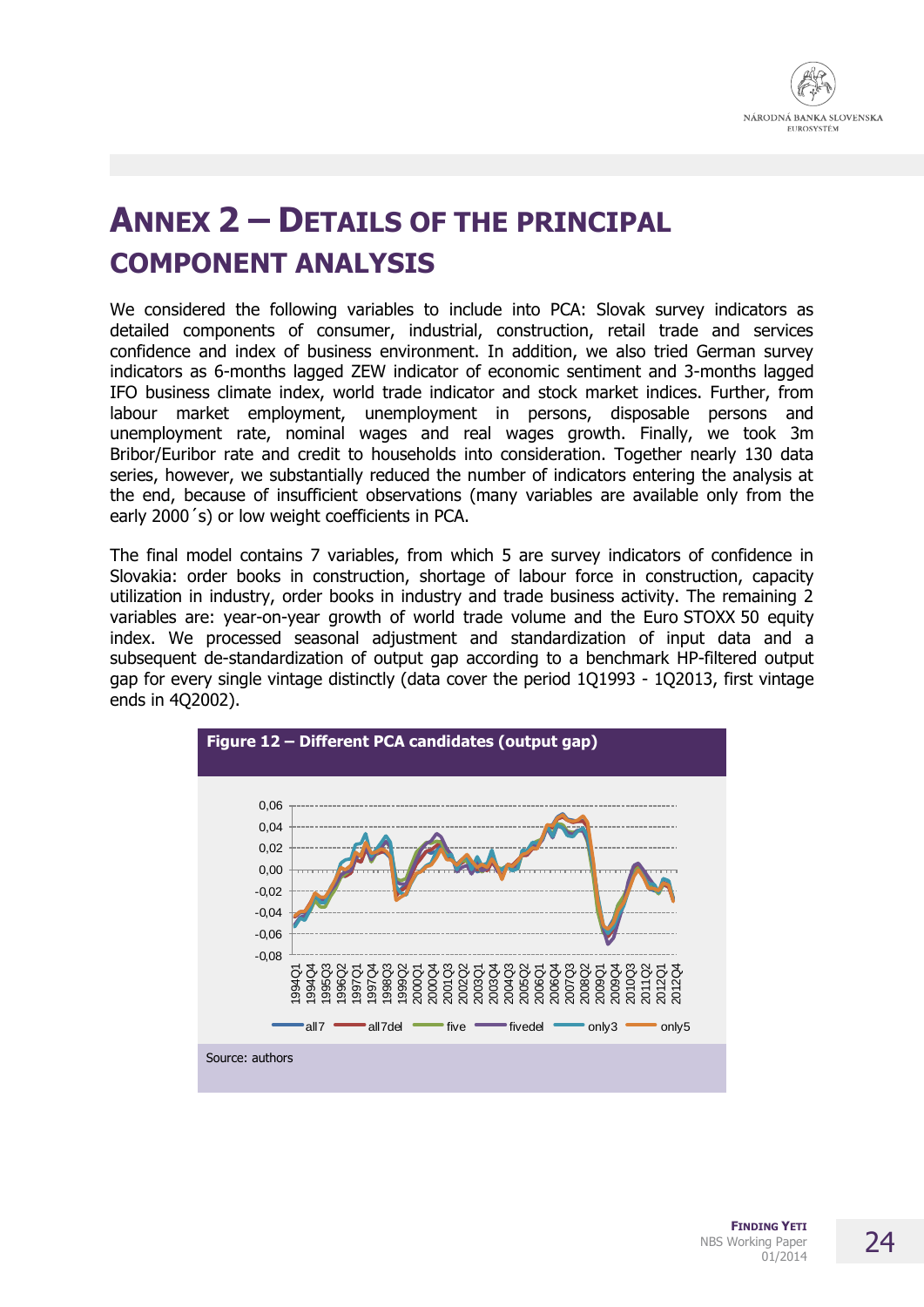

Figure 12 shows the last vintage for 6 potential candidates. They are all very similar:

- all7 includes all 7 above mentioned indicators
- all7del is the same as all7 with lagged world trade and Eurostoxx 50 variables to reflect their role as leading indicators
- five is a combination of 3 domestic and 2 external indicators
- fivedel is the same as five with lagged external variables
- only5 is a variant when only domestic indicators were included
- only3 contains only 3 domestic indicators one from each sector

As one can see from the above figure, the main difference between the different candidates is the estimated output gap in the period 1999-2000. It is the era of significant domestic austerity measures and subsequent reforms. It is unlikely that the negative output gap in 1999 was very small and in 2000 significantly positive. We have therefore decided to use 7 indicators, since in case 5, the external factors clearly dominate. This is exactly one of the main weaknesses of PCA analysis that the initial choice of variable is important. While there was no big difference between the versions with contemporaneous and lagged external variables, we have decided to use the all7 variant.

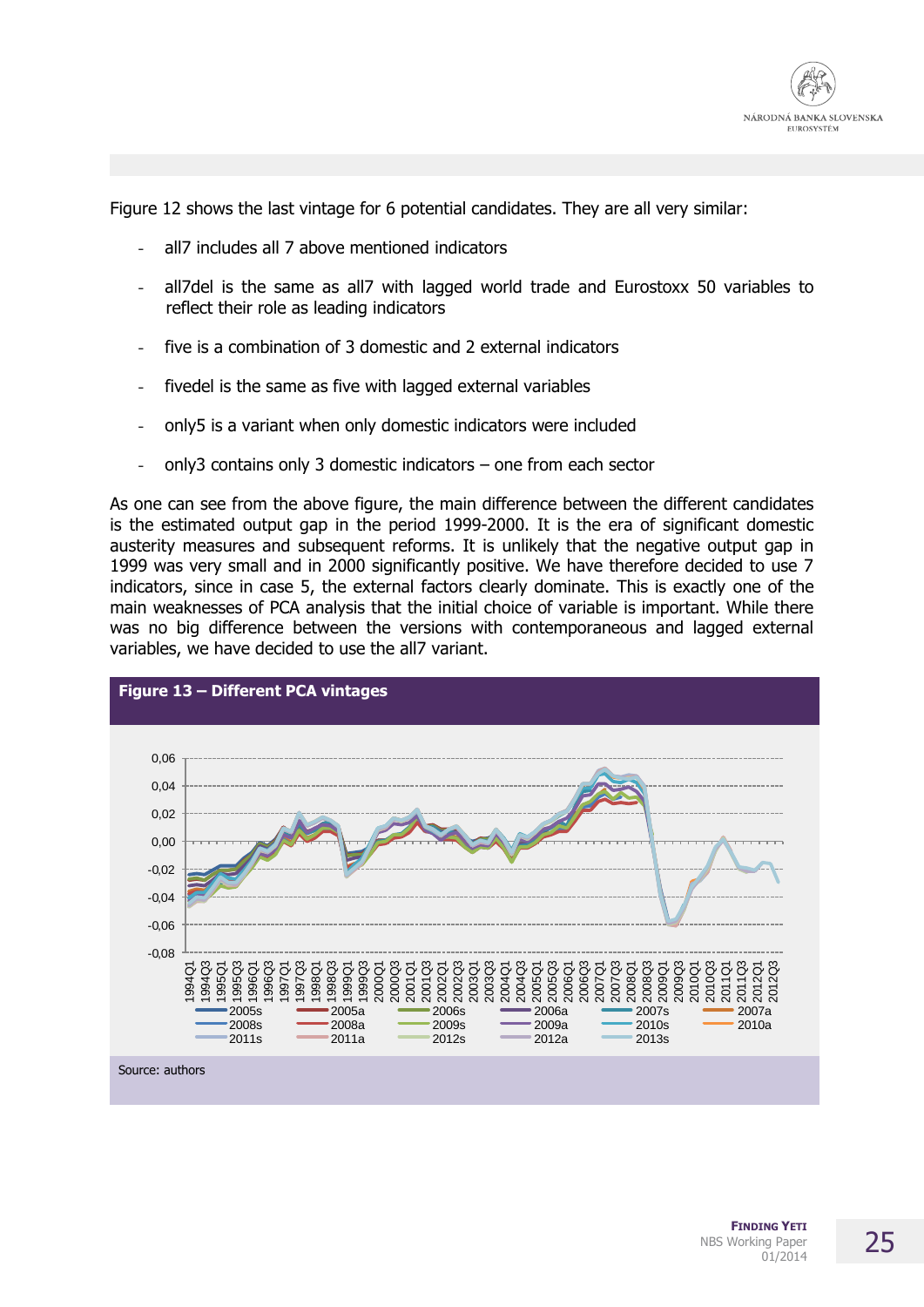Table 2 contains the results of the principal component analysis for the last vintage (all7, spring 2013). The first principal component was able to explain more than 50% of variations in the data.

| Table 2-PCA results     |      |                              |        |        |       |                   |         |             |            |
|-------------------------|------|------------------------------|--------|--------|-------|-------------------|---------|-------------|------------|
| 1. principal component  |      | <b>Ordinary correlations</b> |        |        |       |                   |         |             |            |
| eigenvectors(loadings): |      |                              |        |        |       |                   |         |             |            |
|                         |      |                              | const1 | const2 | indi1 | indi <sub>2</sub> | retail1 | world trade | eur stocks |
| const1                  | 0,35 | const1                       | 1      |        |       |                   |         |             |            |
| const <sub>2</sub>      | 0,37 | const2                       | 0,57   | 1      |       |                   |         |             |            |
| ind1                    | 0,47 | ind1                         | 0,45   | 0,49   | 1     |                   |         |             |            |
| ind <sub>2</sub>        | 0,44 | ind <sub>2</sub>             | 0,53   | 0,47   | 0,73  | -1                |         |             |            |
| retail1                 | 0,44 | retail1                      | 0,57   | 0,52   | 0,69  | 0,59              | 1       |             |            |
| world trade             | 0,13 | world trade                  | 0,03   | $-0,7$ | 0,38  | 0,34              | $-0.01$ | 1           |            |
| eur stocks              | 0,34 | eur stocks                   | 0,03   | 0,33   | 0,64  | 0,5               | 0,53    | 0,06        | 1          |
| Source : CBR            |      |                              |        |        |       |                   |         |             |            |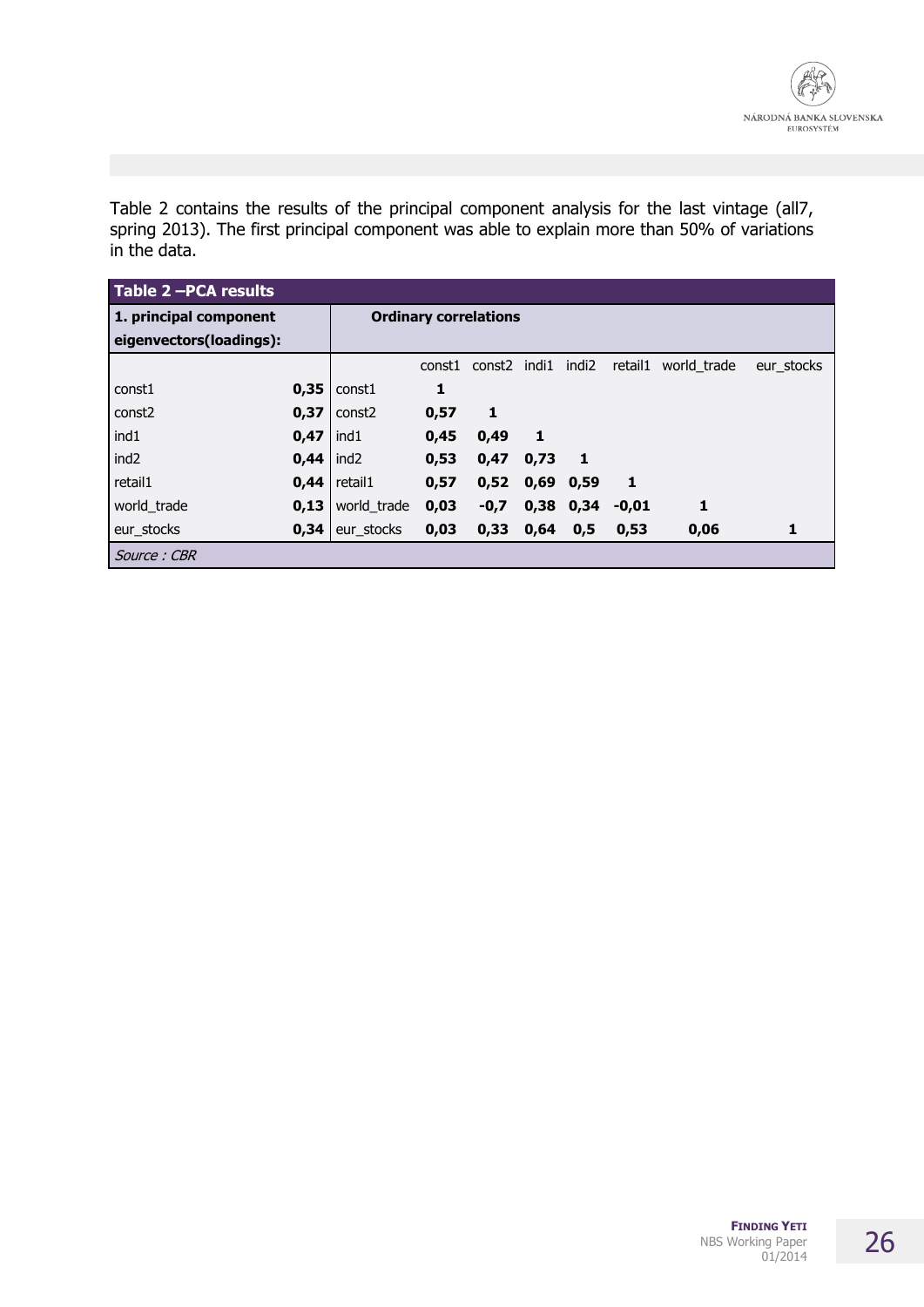

# **ANNEX 3 – FINANCIAL CYCLES AND THE OUTPUT GAP IN SLOVAKIA**

Researchers at the BIS investigated the role of financial cycles for the output gap estimation (Borio et al, 2013). According to them there is a conceptual problem with the definition and measurement of the output gap. They argue that output may be on an unsustainable path even if inflation is low. By including financial cycles into the analysis Borio et. al were able to improve the precision of output gap estimates. Moreover the results were more robust in real-time.

Despite the drawback of short time series in Slovakia, we followed their approach to find out the role of financial cycles<sup>18</sup>. The basic set-up is the following state-space representation:

$$
\Delta y_t^* = \Delta y_{t-1}^* + \varepsilon_{0,t}
$$

$$
y_t - y_t^* = \gamma x_t + \varepsilon_{2,t}
$$

where  $y_t$  is the log output,  $x_t$  is a vector of economic (financial) variables. When estimating the measurement equation, standard estimators assign a zero weight to any information in  $x_t$ that does not help to explain business cycle fluctuations. Borio et. al (2013) include private sector credit and property prices into their final specification.

We tried the following variables: private sector credit, credit to households, unemployment, real interest rate, property prices, current account, real-exchange rate and inflation. Our benchmark specification is the following. We included 4 variables in  $x_i$ : credit to households, property prices, unemployment and inflation. Figure 14 illustrates HP-filtered gaps in household credits and property prices.



 $18$  We thank Piti Disvatat for sharing the basic Matlab code with us.

 $\overline{a}$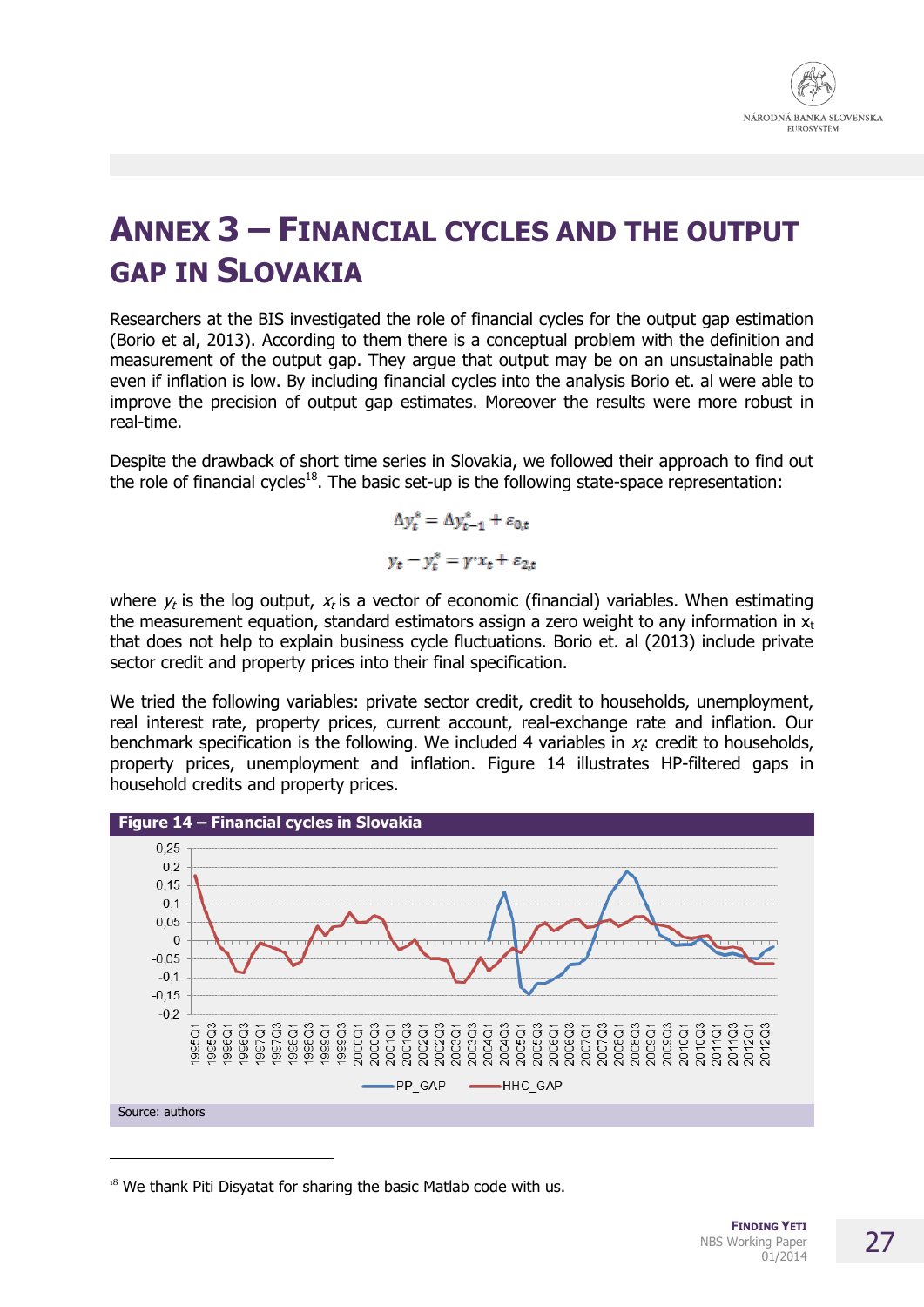

The property price gap is distorted by the speculation bubble just before the entry into the EU. Among variables household credit and unemployment were significant at 10% level. The other two were not significant. Figure 15 highlights the finance neutral output gap based on the BIS methodology. Despite being promising avenue for research, this method can currently play only supplementary role because of the problems with short time series and estimation.

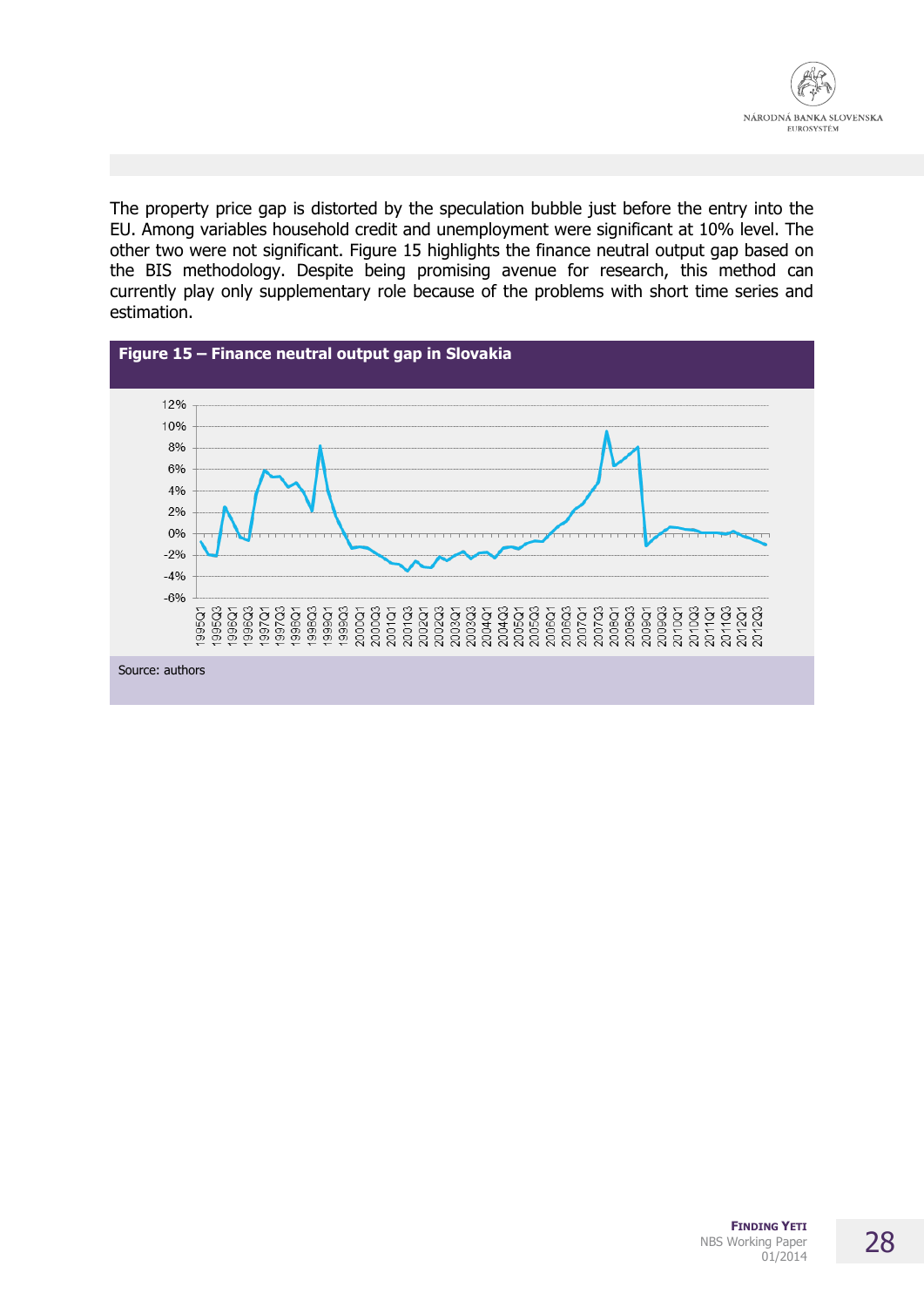

# **ANNEX 4 – DATA SOURCES**

| <b>Variable</b>          | <b>Short description</b>                                                                                              | <b>Source</b>                 | <b>Period</b>          |
|--------------------------|-----------------------------------------------------------------------------------------------------------------------|-------------------------------|------------------------|
| <b>GDP</b>               | Gross domestic product, National Accounts,<br>constant prices, mil. Eur, quarterly, NSA; real-<br>time vintage series | <b>SOoSR</b>                  | 1Q1995-<br>1Q2013      |
| <b>GDP</b>               | Gross domestic product, National Accounts,<br>constant prices, mil. Eur, annual, NSA; real-<br>time vintage series    | <b>SOoSR</b>                  | 1995-2012              |
| const1                   | Order books in construction confidence<br>indicator, index, Business Tendency Surveys,<br>monthly, NSA                | <b>SOoSR</b>                  | 1M1993-<br>3M2013      |
| const2                   | Shortage of labour force in construction<br>confidence indicator, index, Business Tendency<br>Surveys, monthly, SA    | <b>SOoSR</b>                  | 1M1993-<br>3M2013      |
| ind1                     | Capacity utilization in industrial confidence<br>indicator, index, Business Tendency Surveys,<br>quarterly, SA        | <b>SOoSR</b>                  | 1Q1993-<br>1Q2013      |
| ind <sub>2</sub>         | Order books in industrial confidence indicator,<br>index, Business Tendency Surveys, monthly,<br><b>NSA</b>           | <b>SOoSR</b>                  | 1M1993-<br>3M2013      |
| retail1                  | Business activity in retail trade confidence<br>indicator, index, Business Tendency Surveys,<br>monthly, NSA          | <b>SOoSR</b>                  | 1M1994-<br>3M2013      |
| world_trade              | Merchandise world trade volumes, index<br>2005=100, monthly, SA                                                       | CPB World<br>Trade<br>Monitor | 1M1994-<br>3M2013      |
| eur_stoxx                | Euro STOXX 50 Index, values in EUR,<br>daily, NSA                                                                     | <b>STOXX</b>                  | 3.1.1994-<br>28.3.2013 |
| private sector<br>credit | Loans to private companies, mil. EUR,                                                                                 | <b>NBS</b>                    | 1M1994-                |
|                          | monthly, NSA                                                                                                          |                               | 12M2012                |
| credit to<br>households  | Loans to households, mil. EUR, monthly, NSA                                                                           | <b>NBS</b>                    | 1M1994-<br>12M2012     |
| real interest<br>rate    | Nominal 3M interest rate/cpi, index 1Q<br>1993=100, quarterly, NSA                                                    | <b>NBS</b>                    | 1Q1993-<br>1Q2013      |